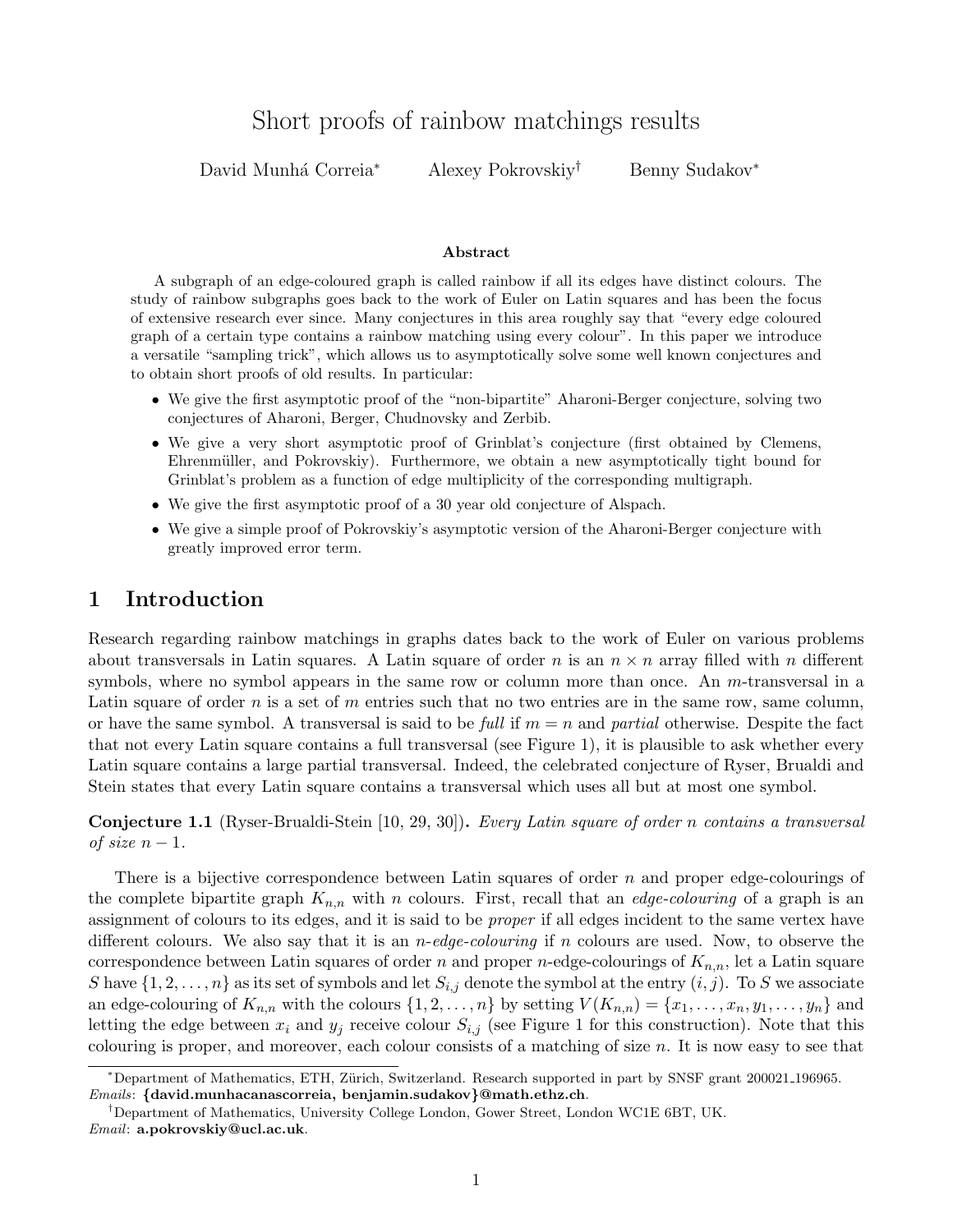<span id="page-1-0"></span>transversals of size m in S correspond to rainbow matchings of size m in the coloured  $K_{n,n}$ . Therefore, the Ryser-Brualdi-Stein conjecture states - every proper *n*-edge-colouring of  $K_{n,n}$  has a rainbow matching of size  $n-1$ .



**Figure 1:** A  $4 \times 4$  Latin Square without a transversal and the corresponding 4colouring of  $K_{4,4}$ .

Although the Ryser-Brualdi-Stein conjecture still remains open, the problem has attracted a lot of attention over the last 50 years (see, e.g., [\[20\]](#page-22-2) and its references). Improving previous bounds from [\[32\]](#page-22-3) and [\[19\]](#page-22-4), the best known result towards this conjecture was recently obtained by Keevash, Pokrovskiy, Sudakov and Yepremyan [\[20\]](#page-22-2) who showed that there is always a rainbow matching of size  $n-O\left(\frac{\log n}{\log \log n}\right)$  $\frac{\log n}{\log \log n}$ . Indeed, this problem is just one thread of the research on rainbow matchings and rainbow subgraphs more broadly. There are many other interesting conjectures, some of them motivated by strengthening Ryser-Brualdi-Stein, others motivated by other branches of mathematics. In this paper we give improved results on a broad range of such conjectures. Very roughly, the prototypical problem that we study is of the form "every n-edge-coloured graph of a certain type has a rainbow matching using every colour". Unlike the Ryser-Brualdi-Stein Conjecture, most of the problems we look at don't restrict that the number of vertices in the graph is bounded by a funciton of  $n$ . As an example, consider the following conjecture of Aharoni and Berger.

<span id="page-1-1"></span>**Conjecture 1.2** (Aharoni and Berger, [\[1\]](#page-21-1)). Let G be a properly edge-coloured bipartite multigraph with n colours having at least  $n + 1$  edges of each colour. Then G has a rainbow matching using every colour.

The motivation for this conjecture is the Ryser-Brualdi-Stein conjecture which it strengthens (to see this, consider a properly coloured  $K_{n,n}$  as in Conjecture [1.1;](#page-0-0) delete one colour to obtain a graph satisfying the Aharoni-Berger conjecture). Given the difficulty of the Ryser-Brualdi-Stein conjecture, much of the effort has been put into proving asymptotic versions of Conjecture [1.2.](#page-1-1) There are two natural approaches one can take in proving weakenings of this conjecture, which we will refer to as a weak asymptotic and a strong asymptotic.

The weak asymptotic asks for rainbow matchings which uses nearly all colours.

**Weak asymptotic:** Let G be a properly edge-coloured bipartite multigraph with n colours having at least  $n + 1$  edges of each colour. Then G has a rainbow matching of size  $n - o(n)$ .

A weak asymptotic version of the Aharoni-Berger conjecture was proved by Barat-Gyárfás-Sarkozy who A weak asymptotic version of the Anarom-Berger conjecture was proved by Barat-Gyarias-Barkozy who<br>prove the above with error term  $o(n) = \sqrt{n}$ . Their proof was very short and elegant, using the method developed by Woolbright for his result (see [\[32\]](#page-22-3)) on the Ryser-Brualdi-Stein conjecture.

Having obtained the weak asymptotic, we would now like to improve the error term, preferably to  $o(n) = 0$ , at which point the Aharoni-Berger conjecture would be proven. Somewhat surprisingly, there has since been no improvement to the error term in Barat-Gyárfás-Sarkozy's result — despite close ties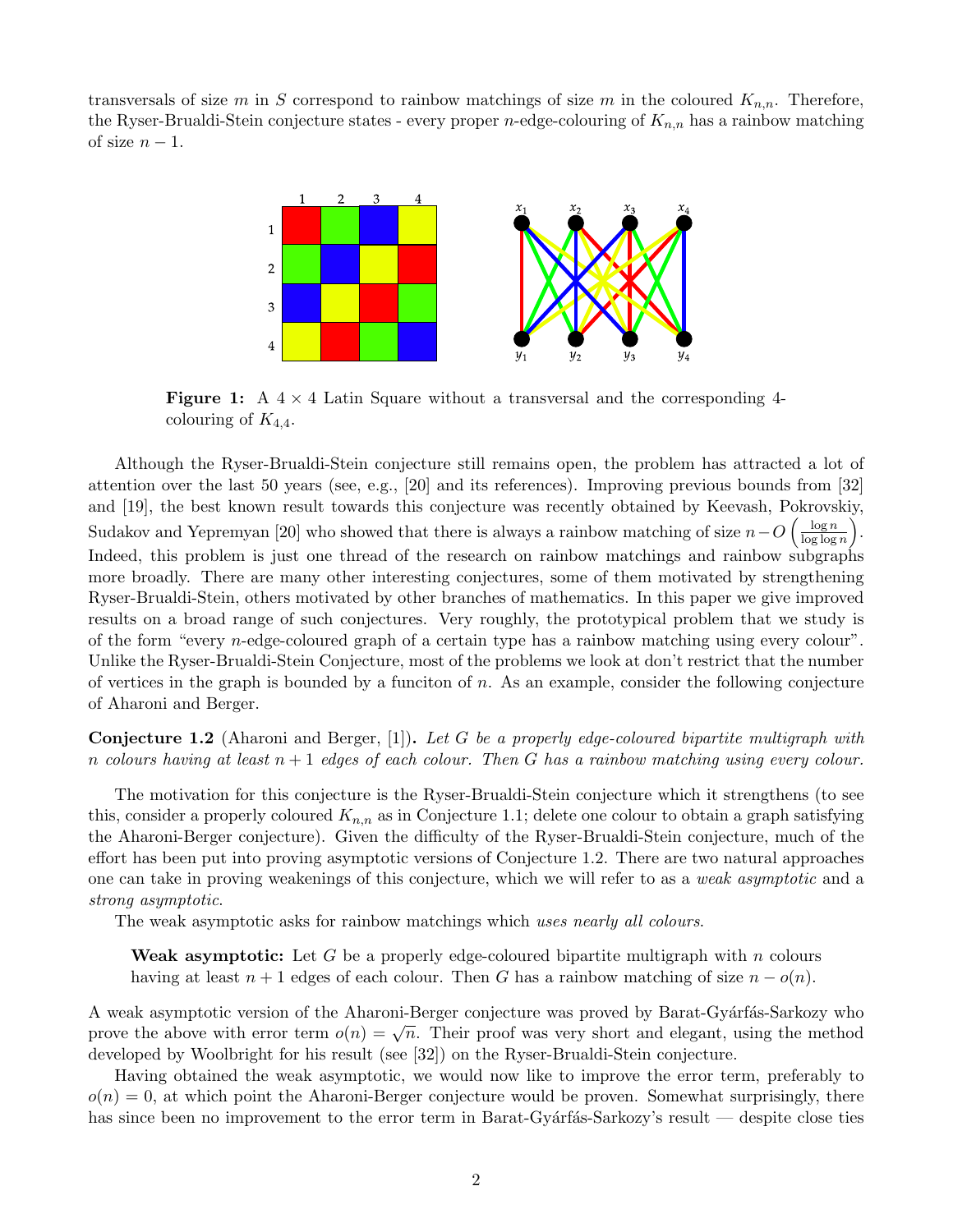to the Ryser-Bruldi-Stein conjecture, none of the progress on that conjecture generalises to the Aharoni-Berger multigraph setting.

Another direction is to prove *qualitatively stronger* asymptotic results. For us "strong asymptotic" will mean a result of the following type, which guarantees matchings using all the colours in the graph, at the cost of having slightly more edges of each colour. We will usually say that rainbow matchings using all the available colours are full.

**Strong asymptotic:** Let G be a properly edge-coloured bipartite multigraph with n colours having at least  $n + o(n)$  edges of each colour. Then G has a rainbow matching using every colour.

The reason we call the above statement as a "strong" asymptotic, is that it implies the previously mentioned weak asymptotic. Indeed suppose we have a properly edge-coloured bipartite multigraph  $G$  with  $n$ colours having at least  $n+1$  edges of each colour. Delete  $o(n)$  colours in order to obtain a new graph  $G'$ with  $n' = n - o(n)$  colours and each colour having  $n' + o(n) + 1$  edges. The strong asymptotic applies to this to give a rainbow matching using every colour. This gives a rainbow matching of size  $n' = n - o(n)$  in the original graph. Moreover, note that we can choose which  $o(n)$  colours we want to miss. This simple argument shows that the "strong asymptotic with error term  $o(n)$  implies the weak asymptotic with error term  $o(n)$ .

It was believed that the strong asymptotic is fundamentally more difficult than the weak one. Indeed, it took much longer for the strong asymptotic to be proved, and the proof methods involved were considerably more difficult. It is easy to see that if there are  $2n$  edges of each colour has a rainbow matching of size n. Indeed, if the largest matching M in such a graph had size  $\leq n-1$ , then one of the 2n edges of the unused colour would be disjoint from  $M$ , and we could get a larger matching by adding it - for a more general statement we refer the reader to Lemma [2.2.](#page-5-0) This simple bound has been successively improved by many authors. Aharoni, Charbit, and Howard [\[3\]](#page-21-2) proved first that matchings of size  $7n/4$  are suffi-cient to guarantee a rainbow matching of size n. Kotlar and Ziv [\[23\]](#page-22-5) improved this to  $\lfloor 5n/3 \rfloor$ . The third author then proved that  $\phi n + o(n)$  is sufficient, where  $\phi \approx 1.618$  is the Golden Ratio [\[26\]](#page-22-6). Clemens and Ehrenmüller [\[12\]](#page-21-3) showed that  $3n/2 + o(n)$  is sufficient. Aharoni, Kotlar, and Ziv [\[4\]](#page-21-4) showed that having  $3n/2+1$  edges of each colour in an *n*-edge-coloured bipartite multigraph guarantees a rainbow matching of size n. Finally, the strong asymptotic, as stated above, was proved by the third author in [\[27\]](#page-22-7). This proof was much longer and more difficult than Barat-Gyárfás-Sarkozy's proof of the weak asymptotic. It also gave a considerably weaker error term. Indeed, the third author [\[27\]](#page-22-7) showed that  $(1 + \varepsilon)n$  edges of each colour are always sufficient provided that  $n > \text{twr} \left( 2 \cdot 4^{e^{-9}} \right)$ .

Now, we've already seen that "if the strong asymptotic is true, then the weak asymptotic is true". The main idea of this paper is a very short trick, that we call "the sampling trick", which allows one to prove the converse statement. This trick will allow us to prove results like "suppose the weak asymptotic is true with  $o(n) = n/f(n)$ ; then the strong asymptotic is true with  $o(n) = 3n/\sqrt{f(n)}$ ". Combining this with the Barat-Gyárfás-Sarkozy result, we obtain the strong asymptotic version of the Aharoni-Berger conjecture with a much improved error term.

### <span id="page-2-0"></span>Theorem 1.3. Let G be a properly edge-coloured bipartite multigraph with n colours having at least  $n + n^{3/4}$  edges of each colour. Then G has a rainbow matching using every colour.

As mentioned before, the original proof of the strong asymptotic was quite involved and the corresponding paper was more than 40 pages long. Our approach, in addition to giving a polynomial error term, vastly simplifies it (a full proof will now take less than two pages - see Section [2.2\)](#page-7-0).

Our "sampling trick" is very versatile and applies to many other problems and conjectures. In all our applications, it allows us to either prove a strong asymptotic for the first time, or to greatly simplify an existing proof of the strong asymptotic. We also remark that the usage of the "sampling trick" is usually very short. Therefore, for those problems where the weak asymptotic result was already known or for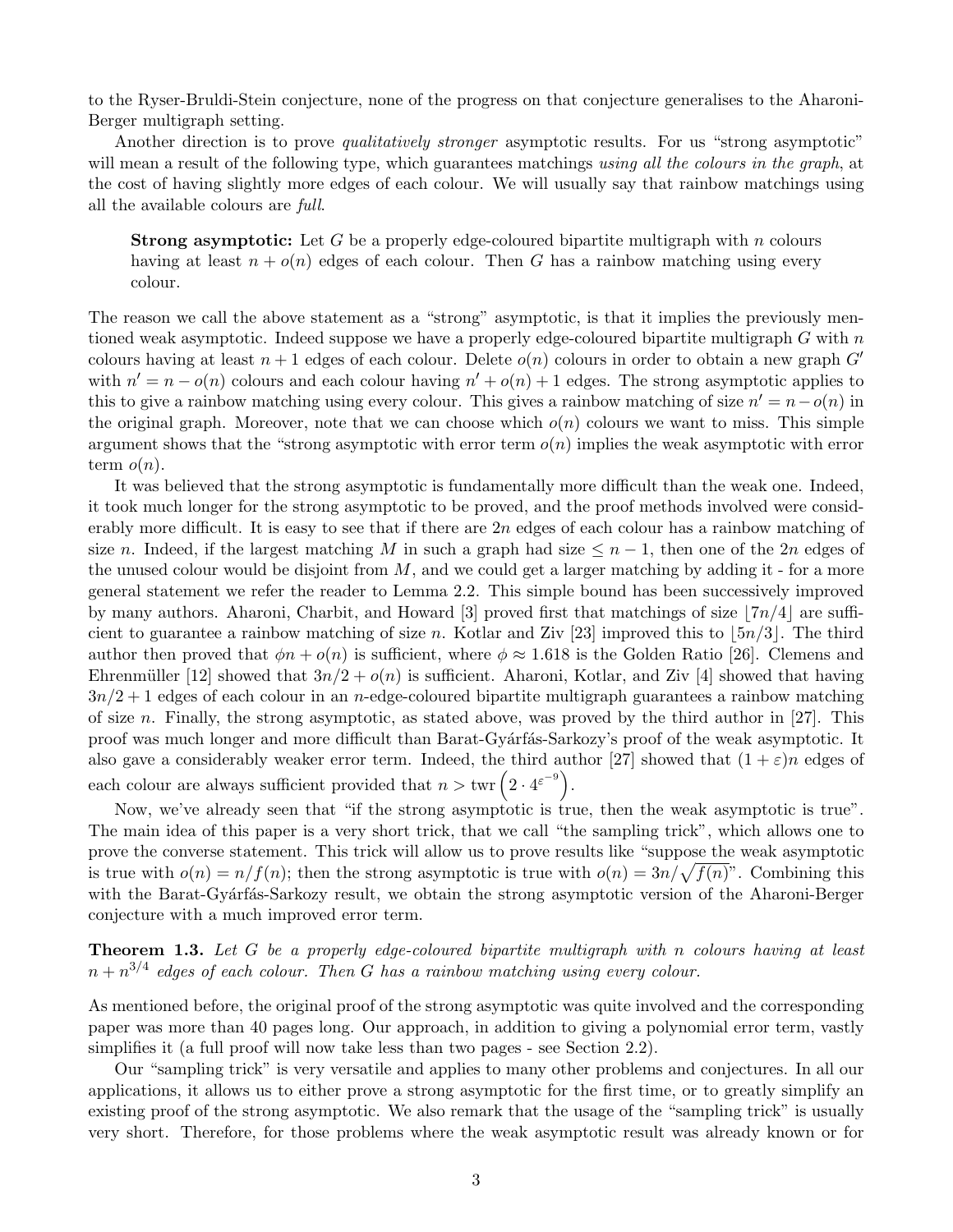which we provide a simple proof of, the full proof of the strong aymptotic will then be short - these type of results are given in Section [2.](#page-5-1) For other problems, the weak asymptotic result was not previously known and requires several new ideas. This is the main focus of Sections [3](#page-9-0) and [4.](#page-11-0)

### Non-bipartite Aharoni-Berger

Since the result of Pokrovskiy [\[27\]](#page-22-7), several recent papers have considered variants and extensions of the Aharoni-Berger conjecture. Notably, it is natural to ask what happens when we no longer require G to be bipartite in Conjecture [1.2.](#page-1-1)

<span id="page-3-0"></span>**Conjecture 1.4** (Gao et. al, [\[16\]](#page-22-8)). Let G be an edge-coloured multigraph with n colours such that each colour class is a matching of size  $n + 2$ . Then, G contains a rainbow matching of size n.

Note that in this more general case, we require  $n + 2$  edges in each colour class. This can be seen by the simple example of a proper 3-edge-colouring of the disjoint union of two  $K_4$ 's. Contrary to Conjecture [1.2,](#page-1-1) both the strong and weak asymptotics are unsolved here. Despite this, there are several recent results relating to this problem which place an additional restriction on the edge-multiplicity of the graph. Keevash and Yepremyan [\[21\]](#page-22-9) showed that for every function  $k = \omega(1)$ , there is a  $\varepsilon = o(1)$ such that if each colour has at least  $(1 + \varepsilon)n$  edges and G has edge-multiplicity at most  $n/k$ , then it contains a rainbow matching of size  $n - k$  (this is a weak asymptotic version of the above conjecture with an additional multiplicity assumption). Similarly, Gao, Ramadurai, Wanless and Wormald [\[16\]](#page-22-8) proved that if the edge-multiplicity is at most  $\frac{1}{\sqrt{n}}$  $\frac{\sqrt{n}}{\log^2 n}$ , there is  $\varepsilon = o(1)$  such that each colour class being of size at least  $(1+\varepsilon)n$ , implies that there is a full rainbow matching (this is a strong asymptotic version of the conjecture with an additional multiplicity assumption).

Finally, a recent result of Aharoni, Berger, Chudnovsky and Zerbib [\[2\]](#page-21-5) states that if each colour class has n edges, there is a rainbow matching of size  $\frac{2}{3}n - 1$ . They also explicitly conjectured both the strong and weak asymptotic versions of Conjecture [1.4.](#page-3-0) In this paper (see Section [3\)](#page-9-0) we prove both of these.

<span id="page-3-2"></span>**Theorem 1.5.** For all sufficiently large n, any n-edge-coloured multigraph such that each colour class is a matching of size at least  $n + 20n^{1-1/16}$  contains a full rainbow matching.

Much like with Theorem [1.3,](#page-2-0) we will obtain this by first proving a weak asymptotic result and then applying the 'sampling trick' to transform it into the desired strong asymptotic result. For this problem however, as explained before, the weak asymptotic result was not previously known and therefore several new ideas to achieve this were required (see Theorem [3.1\)](#page-9-1).

### Grinblat's Problem

Another interesting problem involving rainbow matchings which has been studied is the following. Let an  $(n, v)$ -multigraph be an n-edge-coloured multigraph in which the edges of each colour span a disjoint union of non-trivial cliques that have in total at least v vertices. These can be seen as a generalisation of the type of edge-coloured multigraphs we mentioned before. In fact, note that Conjecture [1.2](#page-1-1) is equivalent to the statement that every bipartite  $(n, 2n + 2)$ -multigraph contains a rainbow matching of size n. The question raised by Grinblat, which was originally made in the context of his study on algebras of sets but has recently been considered as a graph-theoretic problem, is to determine the minimal  $v = v(n)$  such that every  $(n, v)$ -multigraph contains a rainbow matching of size n. He conjectured the following.

<span id="page-3-1"></span>Conjecture 1.6 (Grinblat, [\[17\]](#page-22-10)). For all  $n \geq 4$ ,  $v(n) = 3n - 2$ .

Indeed, note that a lower bound of  $v(n) > 3n - 3$  is true because we can take a disjoint union of  $n - 1$ triangles, each repeated in every one of the *n* colours. This multigraph has no matching of size *n*. It is worth observing here that Conjecture [1.6](#page-3-1) differs from the Aharoni-Berger problem in the single fact that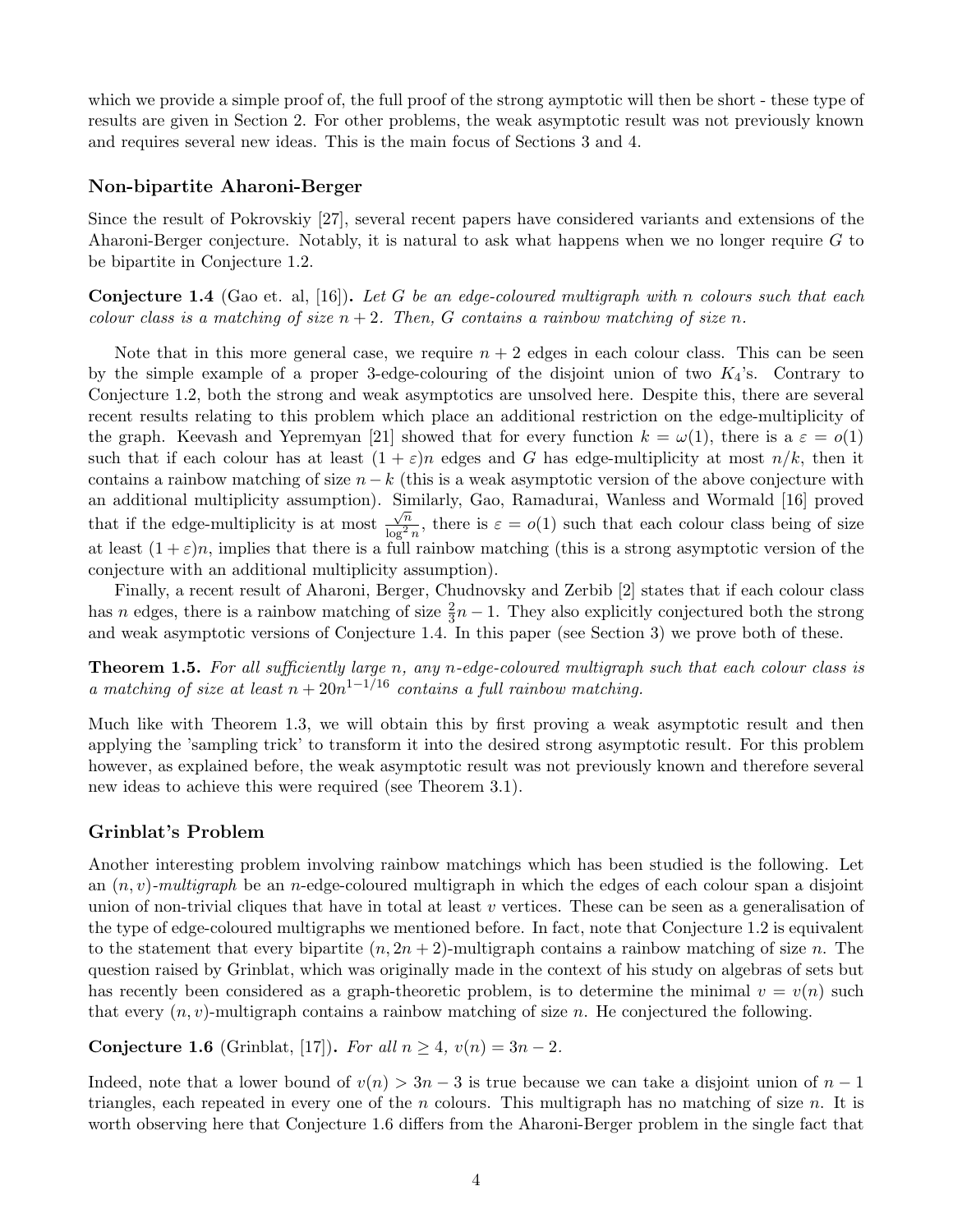we allow each colour class to be a disjoint union of cliques which can now be larger than just an edge. In fact, it is easy to note that one can reduce the problem to when each monochromatic clique is either a  $K_2$ or a  $K_3$  (see Lemma [2.4\)](#page-6-0). Conjecture [1.4](#page-3-0) states that if each clique is a  $K_2$ , then  $2n + 4$  vertices in each colour class are sufficient to guarantee a full rainbow matching. As demonstrated by the above example, this changes substantially when we allow monochromatic triangles.

In terms of results towards Grinblat's problem, all effort has gone into proving the strong asymptotic version of it. Much like in the Aharoni and Berger problem, an easy greedy argument gives an upper bound on  $v(n)$ , namely of  $v(n) \leq 4n$ . Grinblat [\[18\]](#page-22-11) showed that  $v(n) \leq 10n/3 + o(n)$ . Nivasch and Omri [\[25\]](#page-22-12) showed that  $v(n) \leq \frac{16}{5}$  $\frac{16}{5}n + O(1)$  and later, Clemens, Ehrenmüller and Pokrovskiy [\[13\]](#page-22-13) proved the strong asymptotic version of Conjecture [1.6](#page-3-1) by showing that  $\nu(n) = 3n + O(\sqrt{n})$ . For this problem we give a one-paragraph argument (see Section [2.1\)](#page-6-1) proving the weak asymptotic and use again the sampling trick to establish the strong asymptotic version of Conjecture [1.6,](#page-3-1) which despite not improving upon the bound from [\[13\]](#page-22-13), will only take a page.

<span id="page-4-2"></span>**Theorem 1.7.**  $v(n) = 3n + O(n^{3/4})$ .

Clemens, Ehrenmüller and Pokrovskiy [\[13\]](#page-22-13) further asked the question of what occurs to  $v(n)$  when we restrict our  $(n, v)$ -multigraph to be a simple graph. Recently, Munhá Correia and Yepremyan [\[14\]](#page-22-14) determined this asymptotically, showing that every  $(n, 2n + o(n))$ -multigraph which is simple (and even with million as a symptotically, showing that every  $(n, 2n + o(n))$ -multigraph which is simple (and even with multiplicity at most  $\sqrt{n}/\log^2 n$ ) contains a rainbow matching using all the colours. On the other hand, one can construct an  $(n, 2n)$ -multigraph which is simple and does not contain such a rainbow matching by considering the Cayley table of  $\mathbb{Z}_n$  for even n, which shows that the error term  $o(n)$  is indeed needed. This leads to the following very natural question: given the maximum edge multiplicity of an  $(n, v)$ -multigraph, what is the minimal v ensuring that it contains a rainbow matching of size  $n$ ? In Section [4](#page-11-0) we prove the following result which essentially answers this for multiplicities  $\varepsilon n$  for some small  $\varepsilon > 0$ .

<span id="page-4-0"></span>**Theorem 1.8.** Every  $(n, 2n + 2m + O(n/(\log n)^{1/4}))$ -multigraph with edge multiplicities at most m contains a rainbow matching using all the colours.

Note first that this greatly generalises the result in [\[14\]](#page-22-14), showing that whenever the multiplicity is  $o(n)$ , already the same bound  $v = 2n + o(n)$  as for the Aharoni-Berger problem is enough to guarantee the desired rainbow matching. Moreover, we will construct  $(n, 2n + 2\varepsilon n + O(\varepsilon^2 n))$ -multigraphs with edge multiplicity at most  $\varepsilon n$  and no rainbow matching of size n. This shows that the dependence on m in the above theorem is asymptotically tight for  $m = \varepsilon n$  with small  $\varepsilon > 0$ .

Again, Theorem [1.8](#page-4-0) is obtained by first proving a weak asymptotic result and then applying the 'sampling trick' to transform it into a strong one. Like with Theorem [1.5,](#page-3-2) proving the weak result, Theorem [4.1,](#page-11-1) requires several new arguments and will take longer to prove than the previous weak asymptotic results.

### Alspach's conjecture

Recall that a 2-factor is a spanning subgraph of a graph in which every vertex has degree 2. Much like the Ryser-Brualdi-Stein conjecture is about finding rainbow matchings in 1-factorizations, one can look for them in 2-factorizations too. In 1988, Alspach made the following conjecture.

<span id="page-4-1"></span>**Conjecture 1.9** (Alspach,  $[6]$ ). Let G be a 2d-regular graph, edge-coloured so that each colour is a 2-factor. Then, there exists a rainbow matching using every colour.

There are several motivations for this conjecture. Firstly, it implies the Ryser-Brualdi-Stein conjecture for *symmetric* Latin squares which have the same symbol on the diagonal. To see this, consider a symmetric Latin square whose rows/columns are indexed by  $1, \ldots, n$ . Suppose that the symbols are 1, ..., n with the main diagonal consisting of only 1's. Consider a graph with vertices  $x_1^-, x_1^+, \ldots, x_n^-, x_n^+$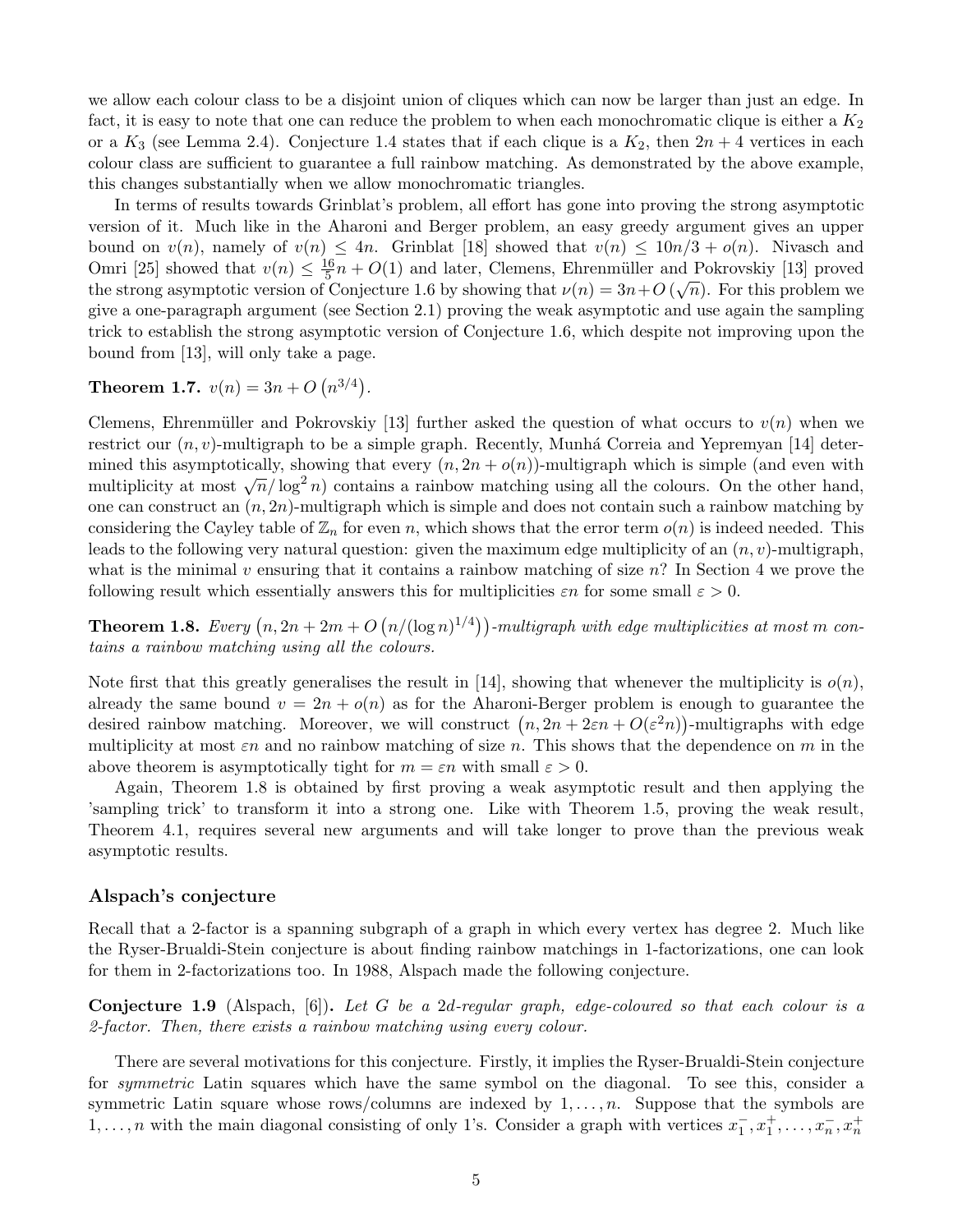where for all  $i \neq j$  and  $s, t \in \{-, +\}$  we have the edge  $x_i^s x_j^t$  and colour it by the  $(i, j)$ th entry of the Latin square. It is fairly easy to see that this is an  $(n - 1)$ -edge-coloured, 2-factorized graph in which a full rainbow matching gives a partial transversal of size  $n-1$  in the Latin square. The above conjecture also strengthens problems of Cacetta-Mardiyono [\[11\]](#page-21-7) and Chung (see [\[24\]](#page-22-15)) who asked whether Conjecture [1.9](#page-4-1) is true when each colour class is a Hamilton cycle, rather than a general 2-factor.

The state of previous research on Alspach's conjecture closely mirrors that of the problems previously discussed. The weak asymptotic for Alspach's conjecture was proved by Anstee and Cacetta [\[8\]](#page-21-8) who showed that there is always a rainbow matching of size  $d - d^{2/3}$ . In contrast to this, it was not known that a rainbow matching using every colour exists when we additionally assume that  $|G| \geq (1+o(1))2d$ . However, there has been a sequence of results finding full rainbow matchings when  $|G|$  is significantly larger than 2d. A greedy argument proves the conjecture when we assume  $|G| > 4d - 3$ . This was improved to  $|G| \geq 4d - 5$  by Alspach, Heinrich and Li [\[7\]](#page-21-9), to  $|G| \geq 3.32d$  by Kouider and Sotteau [\[24\]](#page-22-15), to  $|G| \geq 3d - 2$  by Stong [\[31\]](#page-22-16), and finally to  $|G| \geq 2\sqrt{2d} + 4.5$  by Qu, Wang, and Yan [\[28\]](#page-22-17). Our sampling trick improves on all these results and establishes the strong asymptotic version of Alspach's conjecture (see Section [2.3\)](#page-7-1).

<span id="page-5-2"></span>**Theorem 1.10.** Let G be a 2d-regular graph which is edge-coloured so that every colour class is a 2-factor. If G has at least  $2d + d^{3/4+o(1)}$  vertices and d is sufficiently large, then it has a rainbow matching using every colour.

We remark that, our application of the sampling trick to prove this theorem is a bit different from its application in Theorems [1.3–](#page-2-0)[1.7.](#page-4-2) Specifically, we aren't able to deduce Theorem [1.10](#page-5-2) from the weak asymptotic version of Alspach's Problem proved by Anstee-Cacetta [\[8\]](#page-21-8) — instead we use a variant of Rödl's nibble as the starting point to which we apply the sampling trick (see Section [2.3](#page-7-1) for details).

We are also able to improve the bound for the weak asymptotic in Alspach's Problem.

<span id="page-5-4"></span>**Theorem 1.11.** Let G be a 2-factorized graph with n colours. Then there is a rainbow matching of size  $n - O(\log n / \log \log n)$ .

Since this theorem is about the weak asymptotic, its proof doesn't rely on the sampling trick — rather it is based on reducing the theorem to a technical result from [\[20\]](#page-22-2).

# <span id="page-5-1"></span>2 The sampling trick and first applications

In this section, we will introduce the sampling trick and give three short applications. Our approach will allow us to find rainbow matchings using all the colours available when we know the existence of one which uses almost all the colours. Informally, the idea behind the trick is the following. Given an edge-coloured multigraph G, such that each colour class has large size and some specific structure, our goal is to find a full rainbow matching. We will then randomly choose a set  $S \subseteq V(G)$  of vertices, by putting each vertex in S independently with some appropriately chosen small probability  $p$ . This will imply that each colour class has most of its edges in  $G - S$ , but still relatively many edges in  $G[S]$ . In order to construct a full rainbow matching, we then find a rainbow matching inside  $G - S$  which uses almost all the colours and then complete it, by greedily finding a rainbow matching inside  $G[S]$  which uses the rest of the colours.

In order to use the sampling trick in each application, we will need a standard probabilistic concentration bound, which will always be the following (see, e.g., [\[15\]](#page-22-18)).

<span id="page-5-3"></span>**Lemma 2.1.** Let X be the sum of independent random variables  $X_1, \ldots, X_n$  such that each  $0 \le X_i \le k$ . Then, for all  $0 < \varepsilon < 1$ , 2

$$
\mathbb{P}\left(|X - \mathbb{E}[X]| > \varepsilon \mathbb{E}[X]\right) \le 2e^{-\varepsilon^2 \mathbb{E}[X]/3k^2}
$$

<span id="page-5-0"></span>We will also require in most of our proofs, the following claim which was briefly mentioned in the introduction. It concerns finding rainbow matchings in edge-coloured graphs in a greedy manner.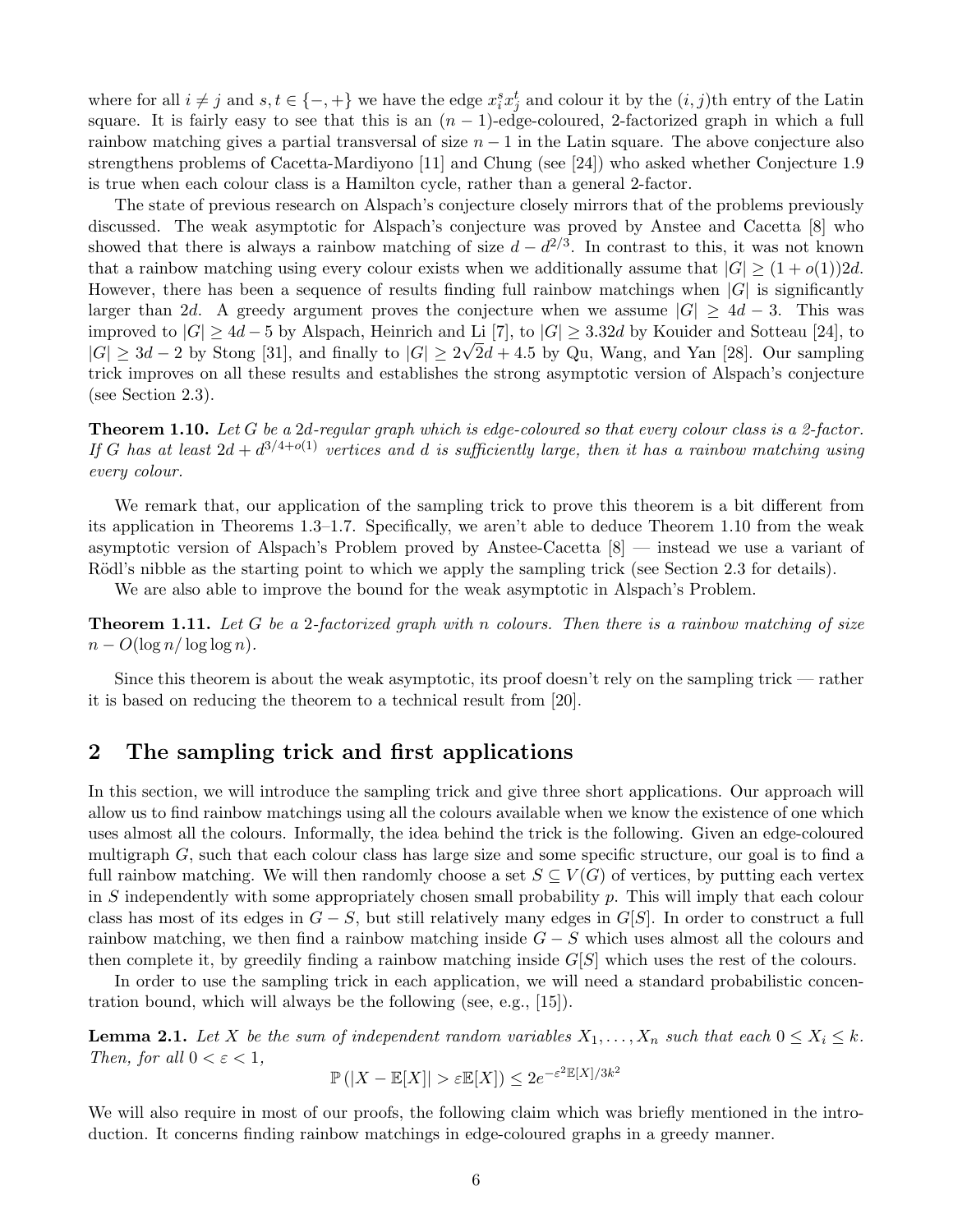**Lemma 2.2.** Let G be an edge-coloured multigraph with n colours, each spanning a graph of maximum degree at most  $\Delta$  and at least  $2\Delta n$  edges. Then, G contains a rainbow matching of size n.

**Proof.** Let M be a maximal rainbow matching in G and assume, for sake of contradiction that  $|M| < n$ . Let c be a colour which is not used in M and note that by the assumption, at most  $\Delta \cdot |V(M)| < 2\Delta n$ edges of colour c intersect  $V(M)$ . Since there are at least  $2\Delta n$  edges of colour c, one of them must be disjoint to  $V(M)$  and thus we can add it to M to give a larger rainbow matching. This contradicts the maximality of M.  $\Box$ 

### <span id="page-6-1"></span>2.1 The Grinblat problem

We will first give a short proof of Theorem [1.7.](#page-4-2) As indicated above, in order to apply our sampling trick, we first need a result which provides us with a rainbow matching that uses almost all the colours.

<span id="page-6-2"></span>**Proposition 2.3.** Let G be an  $(n, 3n)$ -multigraph. Then, it contains a rainbow matching of size at least  $n-\sqrt{n}$ .

**Proof.** Let M be a maximal rainbow matching in G and suppose for contradiction sake that  $|M| = n - k$ **FIGOT.** Let M be a maximal rambow matching in G and suppose for contradiction sake that  $|M| = n - \kappa$  with  $k > \sqrt{n}$ . Let  $C_0$ ,  $|C_0| = k$  denote the set of colours not used in M and  $V_0 := V \setminus V(M)$ . Then  $V_0$ contains no  $C_0$ -coloured edge, as this would contradict the maximality of M. Moreover, since M covers  $2n-2k$  vertices, then  $V_0$  contains at least  $3n-(2n-2k)=n+2k$  vertices from each colour class, that is, each colour  $c \in C_0$  has at least  $n + 2k$  vertices in  $V_0$  and there is a c-edge from each such vertex to  $V(M)$ . Finally, since the colour class of c is a disjoint union of non-trivial cliques, any two such c-edges which touch different vertices of  $V_0$  must be pairwise disjoint, as otherwise, there would be a c-edge connecting their endpoints in  $V_0$ . Therefore, for each colour  $c \in C_0$ , there exists a c-coloured matching  $M_c \subseteq E[V_0, V(M)]$  of size at least  $n + 2k$ .

Note also that by the maximality of M, there is no edge  $e \in M$  for which there is a  $C_0$ -coloured rainbow matching consisting of two edges from e to  $V_0$ . Given this, it is easy to check that for each  $e \in M$ , there are at most two colours  $c_1, c_2 \in C_0$  such that two edges of  $M_{c_1}$  and two edges of  $M_{c_2}$  intersect e. On the other hand, as every  $M_c$ ,  $c \in C_0$  has size at least  $n + 2k$  and M has  $n - k$  edges, there are at least 3k edges in M which intersect two edges in  $M_c$ . This implies that  $2n > 2|M| \geq 3k|C_0| = 3k^2 > 3n$ , a contradiction.  $\Box$ 

We can now apply the sampling trick to convert the above proposition into one which gives a rainbow matching using all the colours. Before doing so, let us mention a simple observation that we will need and that will be used throughout the paper.

<span id="page-6-0"></span>**Lemma 2.4.** Every  $(n, v)$ -multigraph has a subgraph which is also an  $(n, v)$ -multigraph and such that every colour is a disjoint union of  $K_2$ 's and  $K_3$ 's.

**Proof.** Let G be an  $(n, v)$ -multigraph. The desired subgraph  $G' \subseteq G$  can be obtained by removing edges from G in the following manner. Let c be a colour and recall that its edges span a disjoint union of cliques with in total at least v vertices. For each such clique, partition its vertices into sets of size two and possibly one set of size three. Then, replace the clique with the disjoint edges corresponding to these sets of size two and possibly a  $K_3$  corresponding to the set of size three. Doing this for every colour c produces a subgraph  $G'$  which is still an  $(n, v)$ -multigraph and such that every monochromatic clique is either an edge or a  $K_3$ .  $\Box$ 

**Proof of Theorem [1.7.](#page-4-2)** Let now G be an  $(n, 3n + 40n^{3/4})$ -multigraph. By [2.4,](#page-6-0) we can assume that each of the monochromatic cliques in the graph are either a  $K_3$  or a  $K_2$ , since otherwise we can pass to such a subgraph. For each colour c, let then  $t_c$  denote the number of triangles in its colour class and  $l_c$  the number of edges, so that  $3t_c + 2l_c \geq 3n + 40n^{3/4}$ .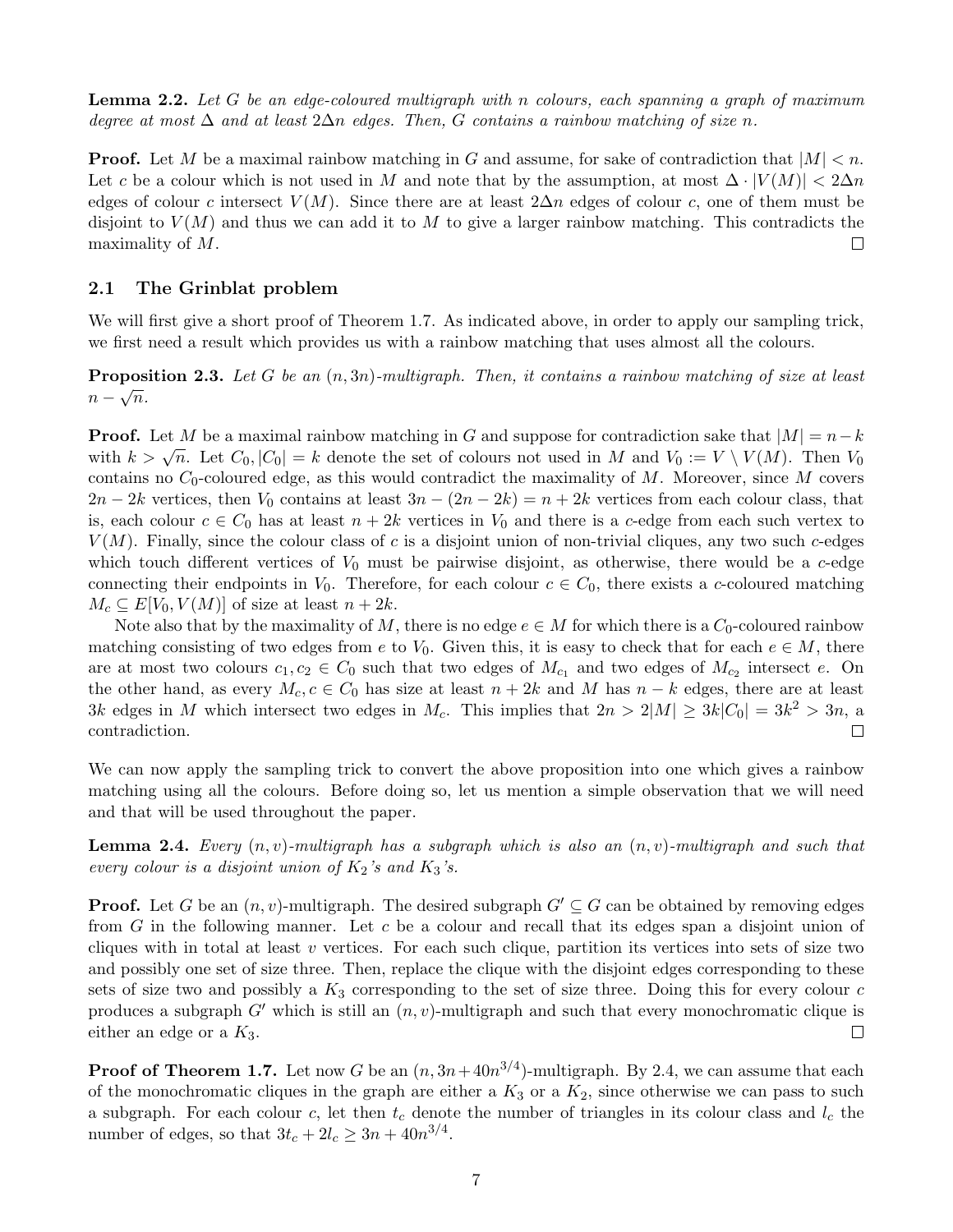Let  $S \subseteq V(G)$  be a random set obtained by choosing each vertex independently with probability  $p = 2n^{-1/4}$ . For each colour c, let  $c[S], c[G \setminus S]$  denote the sets of colour c edges contained in S and  $G \setminus S$  respectively. Then  $|c[S]|, |c[G \setminus S]|$  are the numbers of non-isolated vertices in each graph. Let us calculate  $\mathbb{E}[|c[S]|]$ . Each  $K_3$  contributes  $3p^3 + 6p^2(1-p)$  to this expectation, whereas each  $K_2$  contributes calculate  $\mathbb{E}[|c|S|]]$ . Each  $\Lambda_3$  contributes  $3p' + 6p' (1-p)$  to this expectation, whereas each  $\Lambda_2$  contributes  $3p' + 6p' (1-p) + 2l_c p^2 \ge p^2 (3l_c + 2l_c) \ge 3p^2 n = 12\sqrt{n}$ . Similarly,

$$
\mathbb{E}[|c[G \setminus S]|] = t_c(3(1-p)^3 + 6(1-p)^2p) + 2l_c(1-p)^2 \ge (3t_c + 2l_c)(1-p)^3 \ge (3n + 40n^{3/4})(1-p)^3
$$
  
\n
$$
\ge (3n + 40n^{3/4})(1-3p) = (3n + 40n^{3/4})(1-6n^{-1/4}) \ge 3n + 20n^{3/4}.
$$

Notice that these random variables are sums of independent [0, 3]-valued random variables. Therefore, by Lemma [2.1,](#page-5-3) we have  $\mathbb{P}(|c[S]| < 10\sqrt{n}) = o(n^{-1})$  and  $\mathbb{P}(|c[G \setminus S]| < 3n) = o(n^{-1})$ . By the union bound, with positive probability none of these events happen for any of the colours.

Thus there exists a set S with  $|c[S]| \geq 10\sqrt{n}$  and  $|c[G \setminus S]| \geq 3n$  for all colours c. Then, each  $c[S]$ has at least  $5\sqrt{n}$  edges and, by Proposition [2.3,](#page-6-2) there is a rainbow matching M in  $G - S$  of size at least  $n-\sqrt{n}$ . Let  $C_0$  denote the set of colours not used in M. Now, each colour class in  $C_0$  has maximum  $n = \sqrt{n}$ . Let  $C_0$  denote the set of colours not used in  $M$ . Now, each colour class in  $C_0$  has maximum degree two and more than  $4\sqrt{n}$  edges in  $G[S]$ . Since  $2 \cdot 2 \cdot |C_0| = 4\sqrt{n}$ , Lemma [2.2](#page-5-0) implies that we can find a rainbow matching  $N \subseteq G[S]$  which uses all colours in  $C_0$ . As a result,  $M \cup N$  is a full rainbow matching in G.  $\Box$ 

#### <span id="page-7-0"></span>2.2 The Bipartite Aharoni-Berger problem

Next we give a short proof of Theorem [1.3.](#page-2-0) As the reader might already anticipate, we first need a result which gives us, in this setting, a rainbow matching using almost all the colours. This was obtained by Barát, Gyárfás and Sárközy [\[9\]](#page-21-10), using a short alternating paths argument which dates back to the result of Woolbright [\[32\]](#page-22-3) that every Latin square of order n contains a transversal of size  $n - \sqrt{n}$ .

<span id="page-7-2"></span>**Proposition 2.5.** For all n, any n-edge-coloured bipartite multigraph in which each colour class is a matching of size at least n contains a rainbow matching of size at least  $n - \sqrt{n}$ .

**Proof of Theorem [1.3.](#page-2-0)** Let G be an *n*-edge-coloured bipartite multigraph such that each colour class is a matching of size  $n + 7n^{3/4}$ . Let  $S \subseteq V(G)$  be a subset obtained by choosing each vertex independently with probability  $p = 2n^{-1/4}$ . For each colour c, let c[S], c[G \ S] denote the sets of colour c edges contained in S and  $G\backslash S$  respectively. Letting  $e(c[S]), e(c[G\backslash S])$  denote the number of these edges, we have  $\mathbb{E}(e(c[S])) = p^2(n+7n^{3/4}) \ge 4\sqrt{n}$  and  $\mathbb{E}(e(c[G\setminus S])) = (1-p)^2(n+7n^{3/4}) \ge (1-2p)(n+7n^{3/4}) \ge n+2n^{3/4}$ . Therefore, by Lemma [2.1](#page-5-3) and a union bound over all colours, we have that with positive probability, all colours have  $e(c[S]) \geq 3\sqrt{n}$  and  $e(c[G \setminus S]) \geq n$ . Fix a set S satisfying this.

By Proposition [2.5,](#page-7-2) there is a rainbow matching M in  $G - S$  of size at least  $n - \sqrt{n}$ . Let  $C_0$  denote By 1 roposition 2.5, there is a rambow matching  $M$  in  $G - S$  or size at least  $n - \sqrt{n}$ . Let  $C_0$  denote the set of colours not used in M. Each colour in  $C_0$  is a matching and has more than  $2\sqrt{n}$  edges in  $G[S]$ . Since  $2 \cdot |C_0| = 2\sqrt{n}$ , Lemma [2.2](#page-5-0) implies that we can find a rainbow matching  $N \subseteq G[S]$  which uses all colours in  $C_0$ . As a result,  $M \cup N$  is a full rainbow matching in G.  $\Box$ 

#### <span id="page-7-1"></span>2.3 The Alspach problem

The last short application of the sampling trick will be the proof of Theorem [1.10.](#page-5-2) Here we will use the well known results, proved by using the so called Rödl-nibble type arguments, which state that nearly regular uniform hypergraphs with small codegrees have almost perfect matchings. This will allow us to find in this setting a rainbow matching using almost all the colours and then use the sampling trick to complete the proof.

**Proof of Theorem [1.10.](#page-5-2)** Let  $\alpha < 0.1$  be an arbitrarily small constant and let G be a 2d-regular graph on  $n \geq 2d + d^{3/4+\alpha}$  vertices where d is sufficiently large in terms of  $\alpha$ . Suppose further that G is d-edgecoloured so that each colour forms a 2-factor in  $G$ . Since every vertex has degree 2 in any given colour,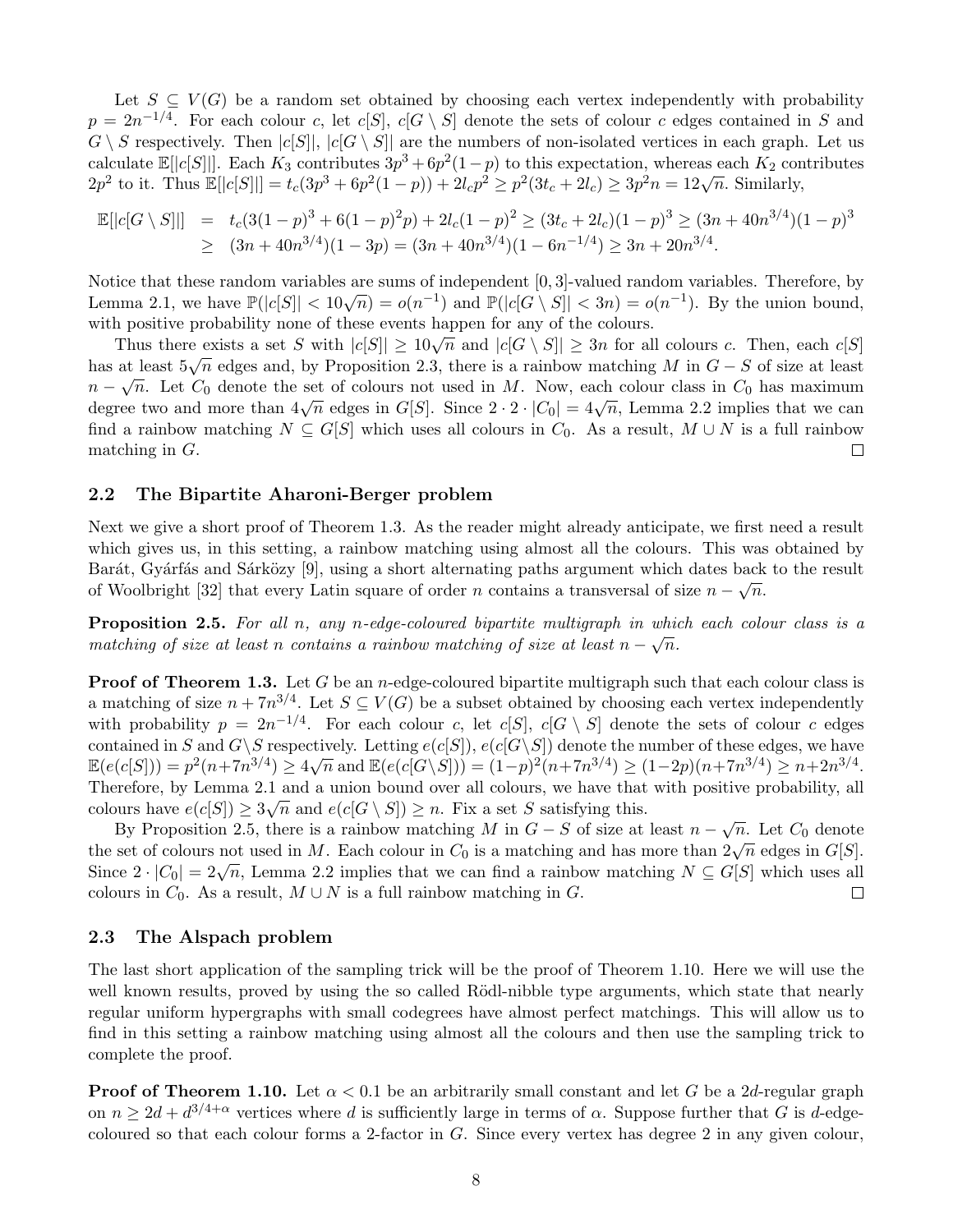deleting the vertices belonging to an arbitrary edge in the graph can destroy at most 4 edges of some colour. Since the number of edges of every colour is n, we can assume that  $n \leq 4d$ , since otherwise we can get a full rainbow matching greedily. Let  $S \subseteq V(G)$  be a subset obtained by choosing each vertex independently with probability  $p = 1 - \frac{2d}{p}$  $\frac{2d}{n}$ .

For each colour, let  $c[S], c[G\setminus S]$  denote the colour c edges contained in S and  $G\setminus S$ , respectively. We have that  $\mathbb{E}(e(c|S|)) = p^2n = (n-2d)^2n^{-1} \ge d^{3/2+2\alpha}n^{-1} \ge d^{1/2+2\alpha}/4$  and  $\mathbb{E}(e(c|G \setminus S|)) = (1-p)^2n =$  $4d^2/n$ . For every vertex we have  $\mathbb{E}(|N(v) \setminus S|) = (1-p)2d = 4d^2/n$ . Next we prove concentration of all these random variables. For  $|N(v) \setminus S|$  this is immediate from Lemma [2.1](#page-5-3) (since  $|N(v) \setminus S|$  is a sum of independent  $\{0,1\}$ -valued random variables), so we have that each vertex v has  $|N(v) \setminus S| =$  $4d^2/n \pm K\sqrt{d \log d}$  for some constant K with probability  $1 - o(n^{-1})$ . To prove concentration of c[S],  $c[G \setminus S]$ , notice that since the colour class of c is a 2-factor, we can partition its edges into two sets  $c_1, c_2$ both having at least  $n/3$  different connected components with each component being either an edge or a path of length two. Then,  $e(c[S]) = e(c_1[S]) + e(c_2[S])$  and each  $e(c_i[S])$  is the sum of independent  $\{0, 1, 2\}$ -valued random variables with  $\mathbb{E}[e(c_i[S])] \geq p^2n/3 \geq d^{1/2+2\alpha}/12$ . Therefore, by Lemma [2.1,](#page-5-3) each  $e(c_i[S]) = \mathbb{E}[e(c_i[S])] \pm K]$ i ⊥i<br>⁄  $\overline{d \log d}$  with probability  $1 - e^{-\Omega(K^2 \log d)}$ . By taking K to be large enough, this implies that for each colour  $e(c[S]) \geq d^{1/2+\alpha}$  with probability  $1 - o(n^{-1})$ . The same argument gives  $e(c[G \setminus S]) = 4d^2/n \pm K\sqrt{d \log d}$  with probability  $1 - o(n^{-1})$ . By taking a union bound over all vertices/colours, we have that with positive probability every colour has  $e(c[S]) \geq d^{1/2+\alpha}, e(c[G \setminus S]) =$  $4d^2/n \pm K\sqrt{d \log d}$ , and every vertex v has  $|N(v) \setminus S| = 4d^2/n \pm K\sqrt{d \log d}$ . Fix a set S for which all of these happen.

Define an auxiliary 3-uniform hypergraph  $\mathcal{H}$  on  $N \leq 5d$  vertices which consists of all edges of the form  $(x, y, c)$ , where  $x, y$  are vertices in  $G-S$  such that the edge  $xy$  has colour c. By the choice of p, every vertex in H has degree  $D \pm K\sqrt{d \log d}$ , where  $D := 4d^2/n \geq d$ . Moreover, since each colour class in G was a 2factor, it is easy to check that  $H$  has codegree at most 2. Therefore, by the well-known result of Kostochka and Rödl [\[22\]](#page-22-19) (which extended the work of Alon, Kim and Spencer [\[5\]](#page-21-11)) on nearly-perfect matchings in hypergraphs, H has a matching covering all but at most  $O(N/D^{(1-\alpha)/2}) = O(d^{(1+\alpha)/2})$  many vertices. Every edge of this matching has a vertex representing a different colour c and all but at most  $O(d^{(1+\alpha)/2})$ colours are covered. So, deleting the vertices corresponding to these colours gives a rainbow matching M in  $G-S$  of size at least  $d - O(d^{(1+\alpha)/2})$ . Let  $C_0$  denote the set of colours not used in M. Since each colour in  $C_0$  has maximum degree at most two and has at least  $d^{1/2+\alpha} > 2 \cdot 2 \cdot |C_0| = 4|C_0| = O(d^{(1+\alpha)/2})$ edges in G[S], Lemma [2.2](#page-5-0) implies that we can find a rainbow matching  $N \subseteq G[S]$  which uses all colours in  $C_0$ , so that  $M \cup N$  is a full rainbow matching in G.  $\Box$ 

Using this, we can give a sketch for an improved bound for the weak asymptotic for Alspach's Conjecture (Theorem [1.11\)](#page-5-4). The proof relies on reducing the problem to a technical result (Corollary 4.6 from [\[20\]](#page-22-2)) which was used to similarly improve the bounds on the weak asymptotic in Ryser's Conjecture. Checking the conditions needed for this application is routine, but quite tedious. Because the bound we obtain in the following is likely to be very far from the truth, we only give a sketch of the proof.

**Proof of Theorem [1.11.](#page-5-4)** By Theorem [1.10,](#page-5-2) we can assume that  $N := |G| \le 2n(1+n^{-0.24})$ . This means that G is essentially a complete graph. Let the vertices of G be  $v_1, \ldots, v_N$ . Randomly orient the graph so that each colour is a union of directed cycles (for each cycle choosing its direction independently). Randomly partition  $V(G)$  into two sets X, Y with each vertex ending up in each set with probability  $1/2$ . For each colour c we delete all edges which aren't directed from X to Y. Call the resulting graph  $H$ .

Using standard probabilistic arguments, one can show that for some  $\varepsilon > 0$ , with positive probability  $n \leq |X|, |Y| \leq n + n^{1-\varepsilon}$ , all vertices have  $d_H(v) = n/2 \pm n^{1-\varepsilon}$ ,  $d_H(u, v) \leq n/4 + n^{1-\varepsilon}$ , and all colours c, c' have  $e_H(c) = n/2 \pm n^{1-\varepsilon}$  and  $a_H(c, c'), b_H(c, c') = n/4 + n^{1-\varepsilon}$  (where  $a_H(c, c')/b_H(c, c')$  denote the number of vertices in  $A/B$  incident to edges of both colours c and c' in H). Next we apply Corollary 4.6 from [\[20\]](#page-22-2) which essentially says that graphs with these properties contain a rainbow matching of size  $n - O(\log n / \log \log n)$  (actually Corollary 4.6 has the slightly stronger assumption  $d_H(u, v) = n/4 \pm n^{1-\varepsilon}$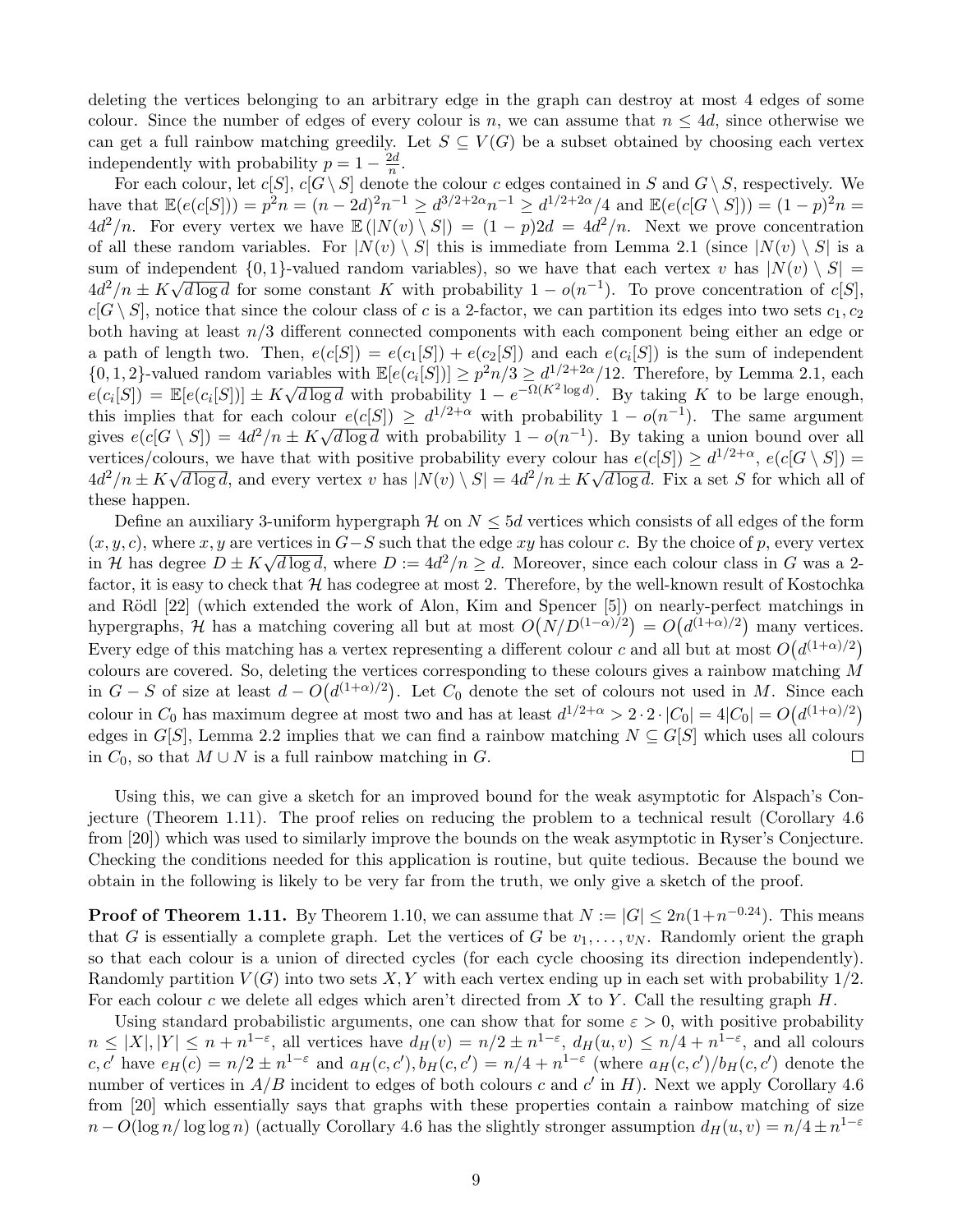on the graph; however it can be checked that this assumption is never fully used in the proof, and just the upper bound suffices on these quantities).  $\Box$ 

# <span id="page-9-0"></span>3 Non-bipartite Aharoni-Berger

In this section, we will prove Theorem [1.5.](#page-3-2) As the reader might already anticipate, we will first prove a weak asymptotic result and then use the sampling trick to finish. We make no serious attempt to optimize our error terms.

<span id="page-9-1"></span>**Theorem 3.1.** For all sufficiently large n, any n-edge-coloured multigraph in which each colour forms a matching of size n contains a rainbow matching of size  $n - 20n^{7/8}$ .

In order to prove the above proposition, let us first give some definitions and notation. As usual, the length of a path will be the number of edges in it. Given a matching  $M$ , we let  $V(M)$  denote the vertices incident to some edge of the matching and for such a vertex x, we denote by  $m(x)$  the vertex such that  $xm(x)$  is an edge of M. Similarly, for a subset U of vertices we let  $M(U)$  denote the set  $\{m(x) : x \in U\}$ . Also, suppose  $X_1, X_2, \ldots, X_r$  are sets in an edge-coloured graph, such that every  $X_i$  is either a set of colours or a set of edges. Call a path  $P = v_1v_2 \ldots v_{r+1}$  an  $X_1 - X_2 - \ldots - X_r$  path if for every i, the edge  $v_i v_{i+1}$  has either a colour in  $X_i$  or belongs to the set of edges  $X_i$ . Finally, given a rainbow matching M and a set of colours C', a vertex v will be called  $(C', k)$ -switchable for M if there are at least  $5k^2$  many  $M - C' - \ldots - M - C'$  rainbow (even-length) paths of length at most k, which start at the vertex v, end at a vertex outside M and are colour and vertex-disjoint<sup>[1](#page-9-2)</sup> aside from the common first edge  $vm(v)$ .

**Proof of Theorem [3.1.](#page-9-1)** Let G be a multigraph satisfying the assertion of the theorem, M a maximal rainbow matching in G and suppose it has size less than  $n - 20n^{7/8}$ . Let us denote the set of at least  $20n^{7/8}$  colours not used in M as  $C_0$ ,  $V_0$  the set of vertices not in  $V(M)$  and set  $k = n^{1/8}$ . Hence  $|C_0| \geq 20n/k$ . Define now pairwise disjoint sets  $V_1, V_2, \ldots \subseteq V(M)$  together with submatchings  $M_j :=$  $\{xm(x): x \in V_i\} \subseteq M$  in the following recursive manner. For each j, let  $M_i$  be the set of edges in the matching  $M' := M \setminus \bigcup_{l < j} M_l$  that have an endpoint x, which is  $(C_0, k)$ -switchable for M' in the graph  $G' := G - \bigcup_{1 \leq l < j} m(V_l)$ . Let  $V_j$  be the set of these endpoints. If both endpoints of some edge are switchable we fix one arbitrarily. Note that by definition, no two vertices in  $\bigcup V_j$  are matched in M.

<span id="page-9-3"></span>**Claim 3.2.** Let  $j \leq k$ ,  $M' := M \setminus \bigcup_{l < j} M_l$  and  $G' := G - \bigcup_{1 \leq l < j} m(V_l)$ . Then there is no  $C_0 - M'$  $\ldots - M' - C_0$  rainbow path of length at most k whose endpoints are in  $V(G') \setminus V(M')$ . In particular, there is no  $C_0$ -edge in G' contained outside  $V(M')$ .

**Proof.** Suppose such a path P exists and let u, v be its endpoints so that for some  $0 \leq l_u, l_v \leq j$ , we have  $u \in V_{l_u}$  and  $v \in V_{l_v}$ . If  $l_u \geq 1$ , note that by definition of  $V_{l_u}$ , there exist at least  $5k^2$  many  $M - C_0 - \ldots - M - C_0$  rainbow paths of length at most k which start at the edge  $um(u)$ , end at a vertex in  $\bigcup_{l < l_u} V_l$  and are colour and vertex-disjoint (aside from the first edge  $um(u)$ ). Since  $2e(P) \leq 2k < 5k^2$ , one of these paths, which we denote by  $P_1^u$ , is colour and vertex-disjoint to P (aside from the vertex u). Similarly, if  $l_v \ge 1$ , since  $2e(P) + 2e(P_1^u) \le 4k < 5k^2$ , we can next find a  $M - C_0 - \ldots - M - C_0$  rainbow path, which we denote  $P_1^v$ , of length at most k which starts at the edge  $vm(v)$ , ends at a vertex in  $\bigcup_{l \leq l_v} V_l$ and is colour and vertex-disjoint to the path  $P_1^u P$  (aside from the vertex v). Note that we can continue this and since  $2 \cdot (2j+1) \cdot k < 5k^2$ , we can ultimately find a path  $P_r^u P_{r-1}^u \dots P_1^u P P_1^v P_2^v \dots P_s^v$  (for some  $r, s \leq j$ ) which is a  $C_0 - M - \ldots - M - C_0$  rainbow path with both endpoints in  $V_0$  (note that if  $l_u = 0$ , we take  $r = 0$  and analogously, if  $l_v = 0$ , then  $s = 0$ ). Observe now that this contradicts the maximality of M, as one can substitute the edges of M belonging to this path with the  $C_0$ -edges in this path in order to construct a larger rainbow matching.  $\Box$ 

<span id="page-9-2"></span><sup>1</sup>We say that the rainbow paths are colour-disjoint if the sets of colours used in all of them are pairwise-disjoint.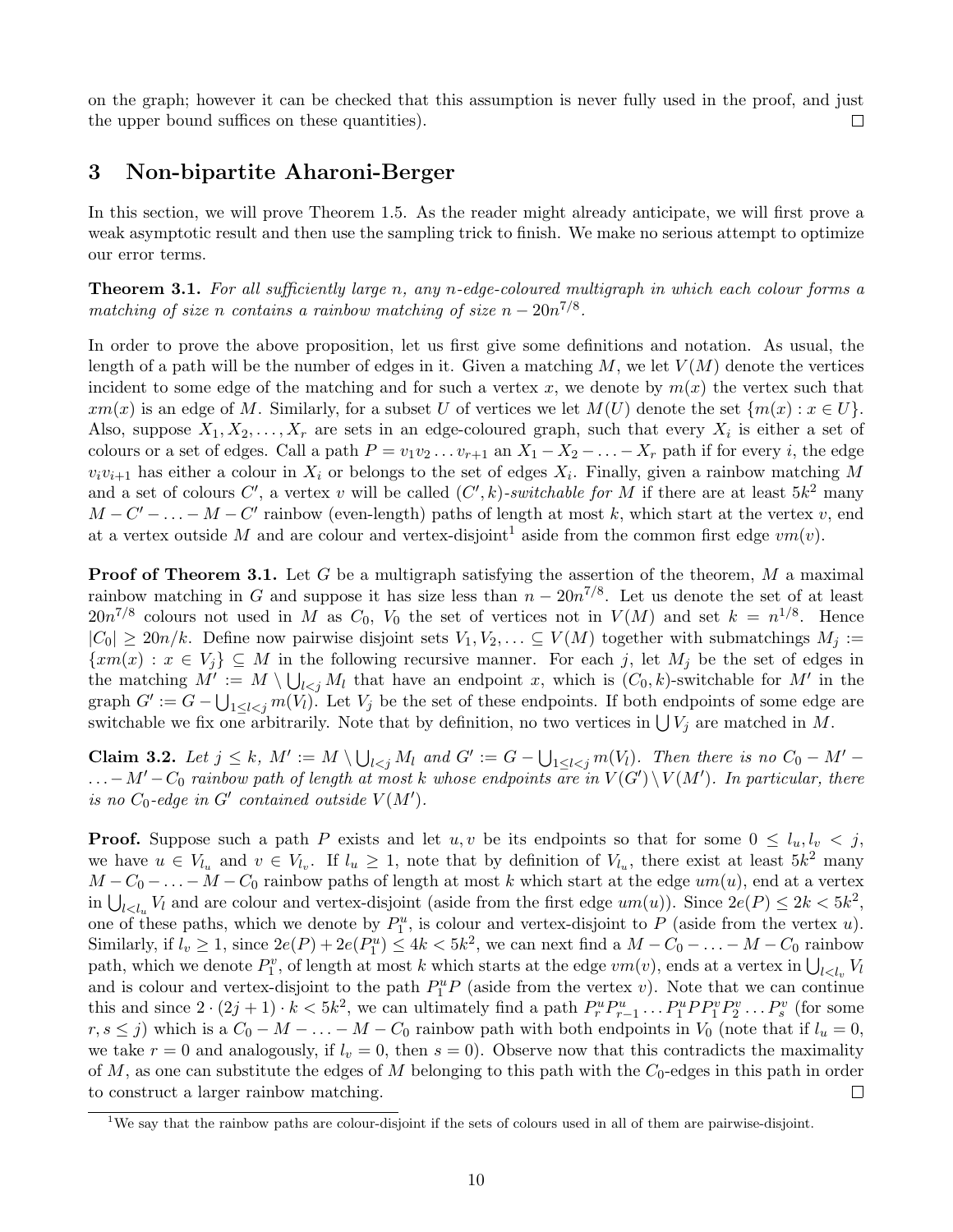Let us now fix  $i \leq k-1$  to be such that  $0 \leq |M_{i+1}| \leq n/k$  (such i clearly exists since  $\sum_j |M_j| \leq n$ ) and set  $M' := M \setminus \bigcup_{l \leq i} M_l$  and the graph  $G' := G - \bigcup_{1 \leq l \leq i} m(V_l)$ . There are then at most  $2|M_{i+1}|$  many  $(C_0, k)$ -switchable vertices for M' in this graph. For simplicity, let us refer to these vertices from now on as just switchable vertices. We first delete from G' every C<sub>0</sub>-coloured edge intersecting  $V(M_{i+1})$  - note that from this, each colour in  $C_0$  loses at most  $2|M_{i+1}| \leq 2n/k$  edges. Therefore, each such colour now has at least  $n - |G \setminus G'| - 2n/k \ge |M'| + 20n/k - 2n/k \ge |M'| + 18n/k$  edges in the graph G' (note that indeed  $|G \setminus G'| = |M \setminus M'| \leq n - 20n/k - |M'|$ , since G' was defined by removing from G one vertex from each edge in  $M \setminus M'$ ). Finally, we also define a multiedge in G' to be *heavy* if it is repeated in at least  $t := 5k^3$  many colours belonging to  $C_0$ .

Now, let us first trivially note that there cannot be a vertex  $w \in V(M') \setminus V(M_{i+1})$  which has at least  $5k^2$  distinct  $C_0$ -neighbours outside  $V(M')$ . Indeed, if this were the case, then  $m(w)$  would be switchable, contradicting  $w \notin V(M_{i+1})$ . Secondly, recall that all the C<sub>0</sub>-coloured edges touching  $V(M_{i+1})$  were previously deleted and moreover, that by Claim [3.2,](#page-9-3) there is no  $C_0$ -coloured edge contained outside  $M'$ . Therefore, since  $|V(M')| \leq 2n$  and  $|C_0| \geq 20n/k$ , the fact that no such vertex w can exist implies that there are at most  $|V(M')| \cdot (5k^2) \cdot t \leq 10k^2 \ln \leq (|C_0|/2) \cdot k^3 t$  many  $C_0$ -coloured (multi)edges which are not heavy and have an endpoint outside  $M'$ . Let us delete all these edges. Note then that at least half of the colours  $c \in C_0$  are such that at most  $k^3t$  of their edges were deleted, since otherwise more than  $(|C_0|/2) \cdot k^3 t$  edges would have been deleted. Call these colours  $C'_0$ , so that we have  $|C'_0| \ge |C_0|/2$ . Note next the following consequence.

<span id="page-10-0"></span>**Claim 3.3.** For every colour  $c \in C'_0$ , there are at least  $14n/k$  many vertex disjoint  $c - M' - \ldots - c - M'$ paths in G' of length at most  $k-2$ , which start outside  $V(M')$ , whose c-edges are heavy and that end at vertex v which is incident to a c-edge which is not heavy.

**Proof.** Consider  $M_c \cup M'$ , where  $M_c$  is the matching of edges of colour c. This is a union of alternating paths/cycles between edges of  $M_c$  and  $M'$  such that in each path the number of edges from  $M_c$  is at most one larger then the number of edges from  $M'$ . Because of the previous deletion of  $C_0$ -coloured edges and since  $c \in C'_0$ ,  $M_c$  has now size at least  $|M'| + 18n/k - k^3 t \ge |M'| + 17n/k$ , and so there are at least  $17n/k$  many  $c - M' - \ldots - M' - c$  vertex disjoint paths with both endpoints outside M'. Further, by disjointedness of these paths, at most  $\frac{|M'|}{(k-1)/2-1} = 2|M'|/(k-3) < 3|M'|/k \leq 3n/k$  of them have size larger than  $k-2$  and so, at least  $14n/k$  of them have size at most  $k-2$ . Let P be such a path. Note that P cannot be such that all its c-edges are heavy. Indeed, if that were the case, since  $t > k - 2$ , we could pick distinct colours in  $C_0$  for those edges in order to produce a rainbow path which contradicts Claim [3.2.](#page-9-3) Further, note that the first c-edge of  $P$ , which has an endpoint outside  $M'$ , must be heavy - since otherwise, it would have been deleted just before the statement of this claim. Therefore, we are done since then P must contain a subpath P' of the form  $c - M - \ldots - c - M$  which starts outside  $V(M')$ , whose  $c$ -edges are heavy and which ends at a vertex  $v$  which is an endpoint of a  $c$ -edge that is not heavy.  $\Box$ 

Define now for each colour  $c \in C'_0$ , the set  $V_c \subset V(M')$  to be the set of at least  $14n/k$  many vertices v which are produced by the above claim. Our final objective is now to show that there must be a vertex  $w \in V(M') \setminus V(M_{i+1})$  which has at least  $5k^2 + 2$  distinct  $C_0$ -neighbours in one of the sets  $V_c$ . Indeed, note that if this holds, then by the above claim, there are at least  $5k^2 + 2$  many  $c - M' - \ldots - M'$  alternating vertex-disjoint paths  $P_1, P_2, \ldots$  of length at most  $k-2$ , whose c-edges are heavy, which start outside  $M'$ , and whose ending vertices  $v_1, v_2, \ldots$  are such that each  $wv_l$  is a  $C_0$ -coloured edge. Let us remove from this collection two paths  $P_i, P_j$  which possibly intersect  $\{w, m(w)\}\$ . Notice that the edges  $wv_l$  all have different colours, since they touch w. We can then use that  $t \geq 5k^2 \cdot k$ , to pick the  $C_0$ -colours for the heavy (multi)edges in all the paths, so that the new paths  $P'_l := m(w)wv_l + P_l$  are colour-disjoint and of length at most k, thus implying that  $m(w)$  is switchable, and so, contradicting  $w \notin V(M_{i+1})$  (notice that each  $P'_l$  is indeed a path because of the earlier removal of  $P_i, P_j$  from the collection).

To finish, suppose no such vertex w exists. For each colour  $c \in C'_0$ , Claim [3.3](#page-10-0) implies that there are at least  $14n/k$  many non-heavy c-edges which were not deleted, and thus contained in  $V(M') \setminus V(M_{i+1}),$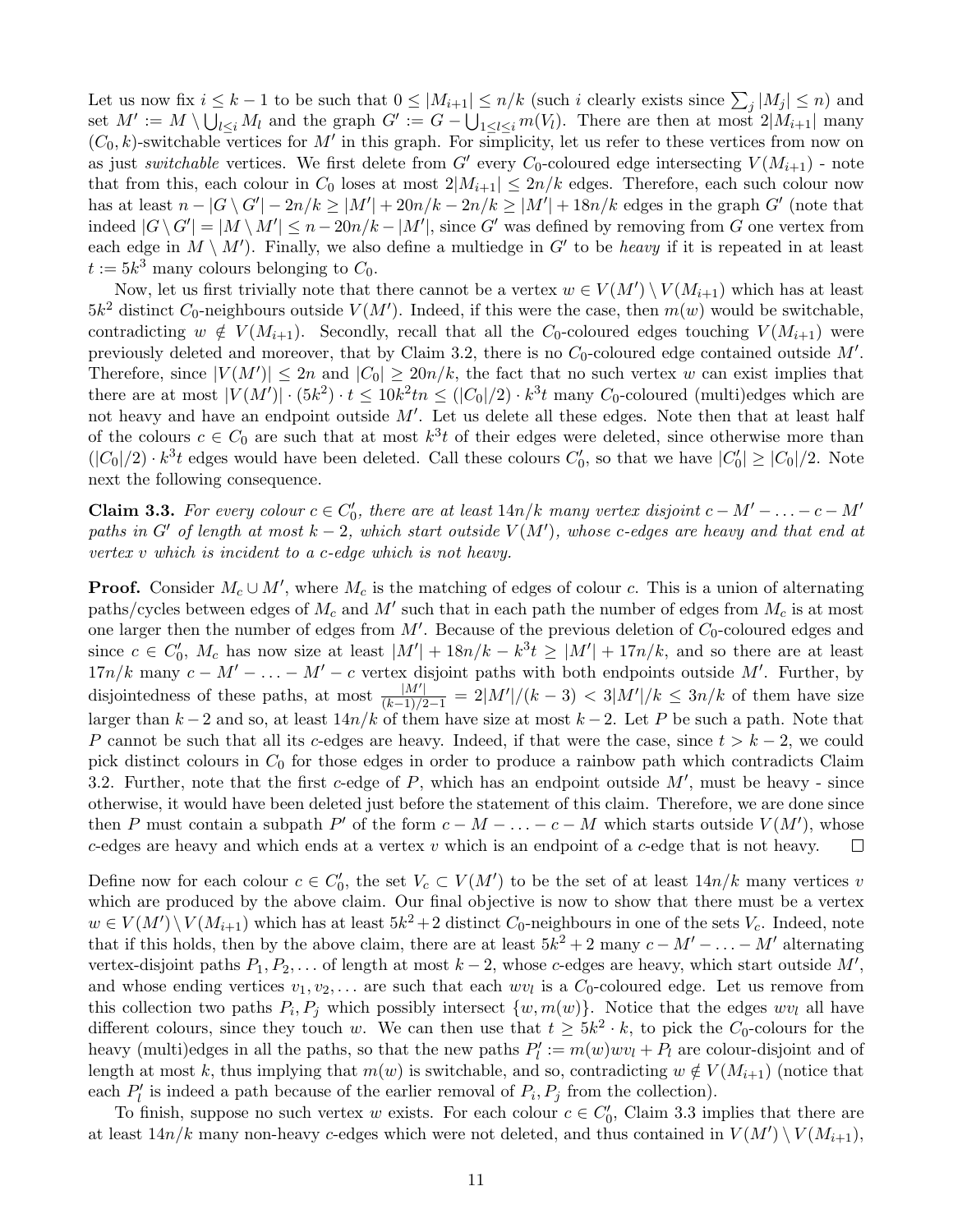that have an endpoint in  $V_c$ . Define H to be the directed multigraph formed by these c-edges for all  $c \in C'_0$ and orienting them towards the vertex which belongs to  $V_c$ . For a vertex  $v \in V(M')$ , let  $d^+_H(v), d^-_H(v)$ denote the out and in-degrees of it in H. Note in particular that by the properties of these edges,  $d_H^{\rightarrow}(v)$ is equal to the number of colours  $c \in C'_0$  such that  $v \in V_c$ . Therefore,  $\sum_{c \in C'_0} \sum_{v \in V_c} d_H^-(v) = \sum_v d_H^-(v)^2$ . Further, by convexity, we have

$$
\sum_{v} d_H^-(v)^2 \ge \frac{1}{|V(M')|} \left(\sum_{v} d_H^-(v)\right)^2 \ge e(H)^2/2n \ge (14n/k \cdot |C'_0|)^2/2n \ge (900n^2/k^3) \cdot |C'_0|
$$

and so, there exists a colour  $c \in C'_0$  such that  $\sum_{v \in V_c} d_H^-(v) \geq 900n^2/k^3$ , which is then a lower bound for the number of  $C_0$ -coloured (multi)edges contained in  $V(M') \setminus V(M_{i+1})$  which are not heavy and have an endpoint belonging to  $V_c$ . At the same time, since no vertex w as described earlier can exist, it must be that there are at most  $|V(M')| \cdot (5k^2 + 2) \cdot t < 12k^2$ tn = 60 $k^5n$  of these edges, which is a contradiction since  $900n^2/k^3 = 900nk^5 > 60k^5n$ .  $\Box$ 

We can now use the sampling trick to complete the proof.

**Proof of Theorem [1.5.](#page-3-2)** Let G be an *n*-edge-coloured multigraph such that each colour class is a matching of size  $n + 20n^{15/16}$ . Let  $S \subseteq V(G)$  be a subset obtained by choosing each vertex independently with probability  $p = 7n^{-1/16}$ . For each colour c, let  $c[S]$ ,  $c[G \setminus S]$  denote the sets of colour c edges contained in S and  $G \setminus S$  respectively. We have  $\mathbb{E}(e(c|S|)) = p^2(n + 20n^{15/16}) \geq 49n^{7/8}$  and  $\mathbb{E}(e(c|G \setminus S|)) = (1-p)^2(n+20n^{15/16}) \ge (1-2p)(n+20n^{15/16}) \ge n+2n^{15/16}$ . Therefore, by Lemma [2.1](#page-5-3) and a union bound over all colours, we have that with positive probability, colours have  $e(c|S|) \geq 40n^{7/8}$ and  $e(c[G \setminus S]) \geq n$ . Fix a set S satisfying this.

By Proposition [3.1,](#page-9-1) there is a rainbow matching M in  $G-S$  of size at least  $n-20n^{7/8}$ . Let  $C_0$  denote the set of colours not used in M. Since each colour in  $C_0$  is a matching and has more than  $2 \cdot |C_0| = 40n^{7/8}$ edges in G[S], Lemma [2.2](#page-5-0) implies that we can find a rainbow matching  $N \subseteq G[S]$  which uses all colours in  $C_0$ . As a result,  $M \cup N$  is a full rainbow matching in G.  $\Box$ 

# <span id="page-11-0"></span>4 Bounded multiplicity Grinblat problem

In this section, we will prove Theorem [1.8.](#page-4-0) As expected, our main focus here will be to prove the following weak asymptotic result. In order to state it, let us further define now an  $(n, v, m)$ -multigraph to be an  $(n, v)$ -multigraph with maximum edge-multiplicity at most m.

<span id="page-11-1"></span>**Theorem 4.1.** For all sufficiently large n, every  $(n, 2n + 2m + n^{3/4}, m)$ -multigraph contains a rainbow matching of size  $n - \frac{1001n}{\sqrt{\log n}}$  $\frac{\text{J}01n}{\log n}$ .

The proof of the strong asymptotic result then follows as an application of the sampling trick.

**Proof of Theorem [1.8.](#page-4-0)** Let G be a  $\left(n, 2n + 2m + \frac{1500n}{(\log n)^{1}}\right)$  $\frac{1500n}{(\log n)^{1/4}}$ , m)-multigraph. By Lemma [2.4,](#page-6-0) we can assume that each of its monochromatic cliques are either a  $K_3$  or a  $K_2$ . For each colour c, let then  $t_c$  denote the number of triangles in its colour class and  $l_c$  the number of edges, so that  $3t_c + 2l_c \ge$  $2n + 2m + \frac{1500n}{(\log n)^{1}}$  $\frac{1500n}{(\log n)^{1/4}}$ . Let  $S \subseteq V(G)$  be a random set obtained by choosing each vertex independently with probability  $p = 100(\log n)^{-1/4}$ . For each colour c, let  $c[S]$ ,  $c[G \setminus S]$  denote the sets of colour c edges contained in S and  $G \setminus S$  respectively. Let  $|c[S]|, |c[G \setminus S]|$  be the number of non-isolated vertices in each graph. By standard considerations, much like those done in Section [2.1,](#page-6-1) it is easy to show that  $\mathbb{P}\left(|c[S]|<\frac{4004n}{\sqrt{\log n}}\right)$  $\overline{\log n}$  $\leq o(n^{-1})$  and  $\mathbb{P}(|c|G \setminus S|| < 2n + 2m + n^{3/4}) \leq o(n^{-1})$  for each colour c. By the union bound, with positive probability none of these events happen for any of the colours.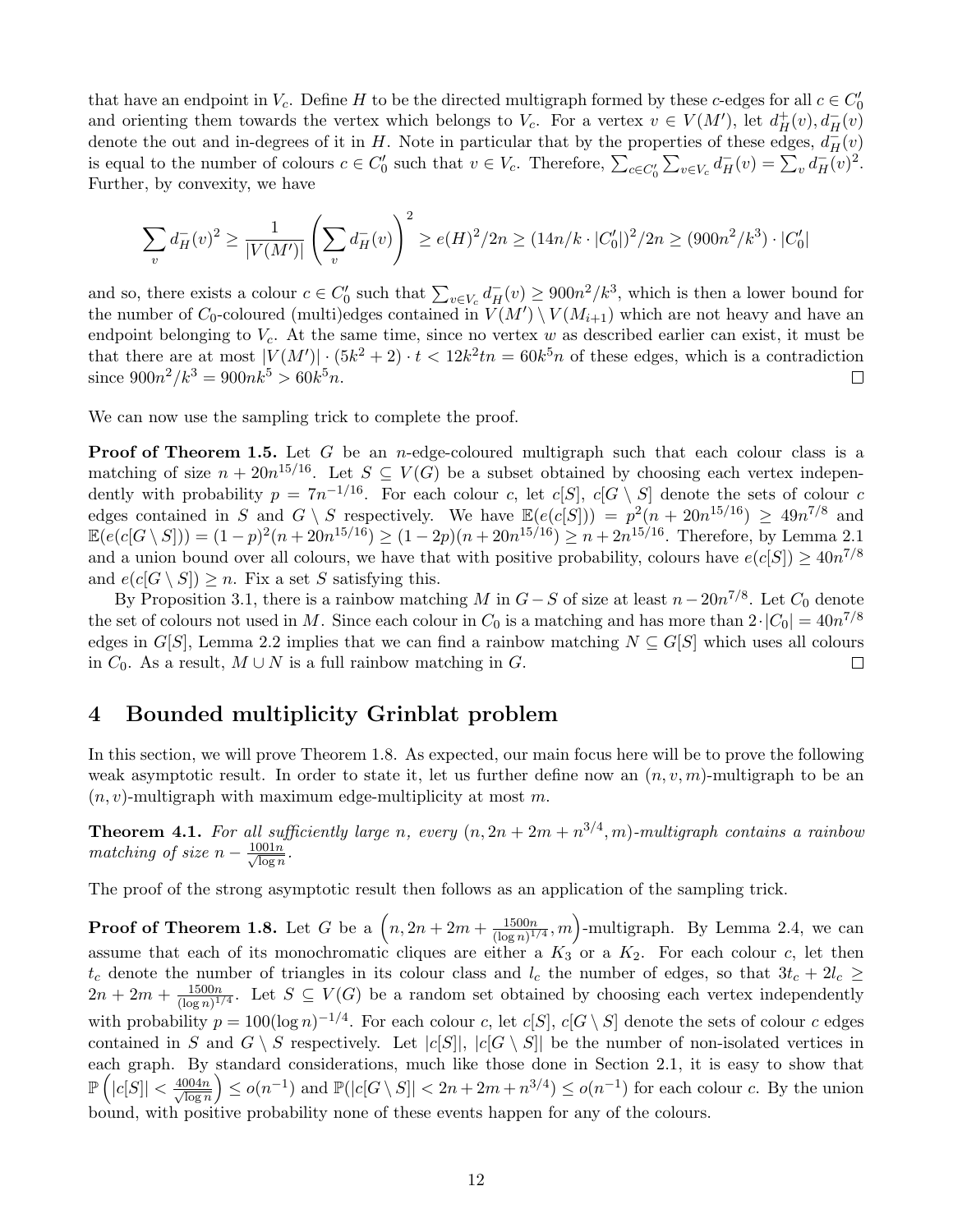Thus there exists a set S with  $|c[S]| \geq \frac{4004n}{\sqrt{25}}$  $\frac{1004n}{\log n}$  and  $|c[G \setminus S]| \geq 2n + 2m + n^{3/4}$  for all colours c. By Theorem [4.1,](#page-11-1) there is a rainbow matching M in  $G-S$  of size at least  $n-\frac{1001n}{\sqrt{\log n}}$  $\frac{\text{J}01n}{\log n}$ . Let  $C_0$  denote the set of colours not used in M. Since each colour class in  $C_0$  has maximum degree two and more than  $4|C_0|$ edges in  $G[S]$ , Lemma [2.2](#page-5-0) implies that we can find a rainbow matching  $N \subseteq G[S]$  which uses all colours in  $C_0$ . As a result,  $M \cup N$  is a full rainbow matching in G.  $\Box$ 

Now we will focus on proving Theorem [4.1](#page-11-1) and before doing so, we will give some tools and auxiliary lemmas. From here on, we will always assume that the  $(n, v)$ -multigraph we are considering is such that each colour spans a disjoint union of  $K_2$ 's and  $K_3$ 's. Later, when proving Theorem [4.1,](#page-11-1) we can apply Lemma [2.4](#page-6-0) as before and indeed pass to such a graph.

The proof of Theorem [4.1](#page-11-1) will consist of of three main parts. In Section [4.1](#page-12-0) we first give a matching result which implies Corollary [4.5,](#page-13-0) a useful tool later in the proof. Next, in Section [4.2](#page-13-1) we introduce the notion of 'blocks', which are tools that will allow us to augment rainbow matchings in edge-coloured multigraphs - Lemma [4.9](#page-15-0) is the main part of this section. Finally, in Section [4.3](#page-17-0) we prove Theorem [4.1](#page-11-1) by iteratively applying Lemma [4.9.](#page-15-0)

### <span id="page-12-0"></span>4.1 A matching problem

We will first need the following simpler result. Here, we prove that one can always find a matching of the size  $n$ , although it might not be a rainbow one.

**Lemma 4.2.** Let G be an  $(n, 2n + 2m, m)$ -multigraph. Then, it contains a matching of size n.

**Proof.** For contradiction sake, let M be a maximal matching in G and suppose that  $|M| \leq n-1$ . We will let  $V_0$  denote the set  $V(G) \setminus V(M)$  and will denote the edges in  $E[V_0, V(M)]$  as external. First, we give the following claim, which will essentially allow us to forget about the various cliques which can appear in the colour class of c, and only consider edges.

<span id="page-12-1"></span>**Claim 4.3.** Let  $c \in C$  be a colour for which there exists a set  $A \subseteq V(M)$ , such that no two vertices in A are matched by M and such that there are no c-edges contained in  $V_0 \cup A$ . Then, there exist at least  $2m + 2$  pairwise disjoint c-edges in  $E[V(M) \setminus (A \cup m(A)), V_0 \cup A]$ .

**Proof.** Define the set  $S := V(M) \setminus A$  and note that there is no c-edge contained outside S. Moreover, the colour class of c has at least  $2|M|+2m+2-|S|=|A|+2m+2$  vertices outside S and so, there is a c-edge from each such vertex to S. Finally, since the colour class of c is a disjoint union of non-trivial cliques, these edges must be pairwise disjoint, as otherwise, there would be a c-edge connecting their endpoints outside S. Therefore, there exists a c-coloured matching in  $E[S, V \setminus S]$  of size at least  $|A| + 2m + 2$ . Since at most |A| edges of this matching intersect  $m(A)$ , we are done.  $\Box$ 

Note that in particular, the above claim implies a contradiction when  $|A| = |M|$ . Therefore, the goal of the subsequent arguments is to construct such a set A. Let us then first recursively define sets  $E_1, E_2, \ldots \subseteq M$ and  $V'_1, V_1, V'_2, V_2, \ldots \subseteq V(M)$  in the following way.

- $E_1$  is the set of edges in M which have an endpoint incident to at least  $m+1$  edges which go to  $V_0$ . We let  $V'_1$  be the set of those endpoints and  $V_1 = m(V'_1)$ .
- Having defined the sets  $E_1, \ldots, E_{i-1}$  and while  $\bigcup_{j, we define  $E_i$  to be the set of edges in$  $M \setminus \bigcup_{j < i} E_j$  which have an endpoint incident to at least  $m + 1$  edges which go to  $\bigcup_{j < i} V_j$ . We then let  $V_i'$  be the set of those endpoints and  $V_i = m(V_i').$

As a result of the above definitions, note the following claim.

**Claim 4.4.** For any two vertices  $u, v \in \bigcup_{l \leq i} V_l$ , there is a maximal matching M' such that  $u, v \notin V(M')$ and  $V(M\Delta M') \subseteq V_0 \cup \bigcup_{l \leq i} (V_l \cup V'_l)$ .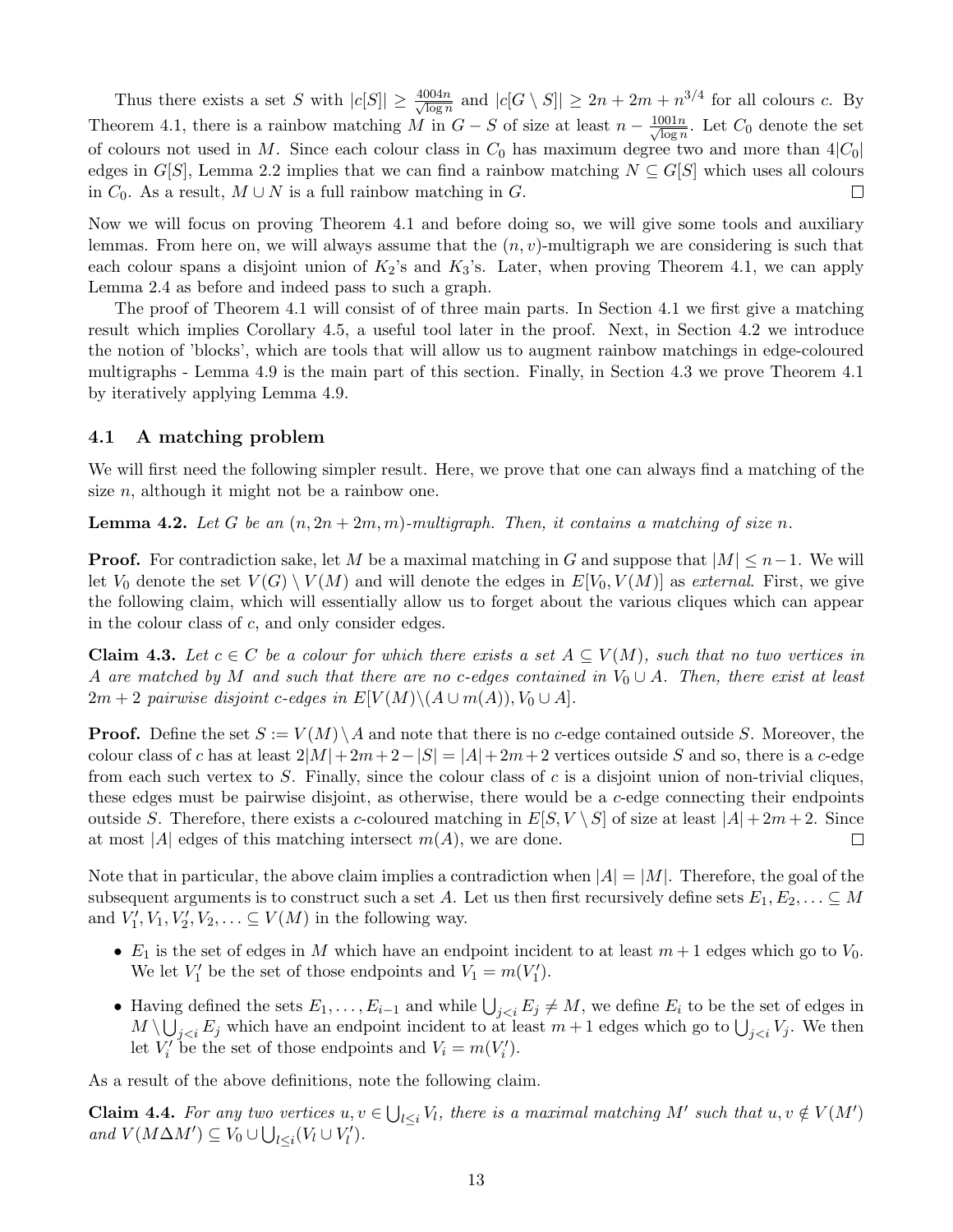**Proof.** We prove this by induction on i. For  $i = 0$ , the statement is trivial by taking  $M' = M$ . Suppose then that  $i \geq 1$  and the statement is true for all smaller values. We can then assume that  $u \in V_i$  and  $v \in V_j$  for some  $j \leq i$ . Now, by assumption,  $m(u)$  has at least  $m+1$  edges which go to  $\bigcup_{j \leq i} V_j$ . At most m of these edges go to v and so, there is an edge  $m(u)u'$  with  $v \neq u' \in \bigcup_{l \leq i} V_l$ . Now, if  $j < i$ , then we apply the induction hypothesis with the vertices  $v, u'$ . This gives a maximal matching M' avoiding  $v, u'$ and containing the edge  $m(u)u$ . Replacing  $m(u)u$  by  $m(u)u'$  gives a new maximal matching satisfying the claim. If  $j = i$ , then with a similar argument as above, there is an edge  $m(v)v'$  with  $u' \neq v' \in \bigcup_{l \leq i} V_l$ . We now apply the induction hypothesis with the vertices  $v', u'$ . This gives a maximal matching  $M'$  avoiding v', u' and containing the edges  $m(u)u, m(v)v$ . Replacing these two edges by  $m(u)u', m(v)v'$  gives a new maximal matching satisfying the claim.  $\Box$ 

Now, suppose that at some i, we have  $\bigcup_{1\leq j. It is easy to note that the above claim implies that$ there is no edge in  $\bigcup_{0\leq j. Indeed, for any such edge  $e=(u,v)$  there is a maximal matching M' with$  $u, v \notin V(M')$  and therefore M' can be extended using e. Thus, letting  $A = \bigcup_{1 \leq j < i} V_l$ , we can apply Claim [4.3](#page-12-1) to get that each colour has at least  $2(m+1)$  pairwise disjoint c-edges in  $E[V(M)\setminus (A\cup m(A)), V_0\cup A]$ . By averaging over the  $\leq 2n$  vertices of  $V(M)\setminus (A\cup m(A))$ , there exists an edge  $e \notin \bigcup_{1\leq j < i} E_j$  with an endpoint incident to at least  $m + 1$  edges going to  $A \cup V_0$ . Therefore, by definition,  $E_i \neq \emptyset$ . To finish, there must then exist some i, such that  $\bigcup_{1 \leq j < i} E_j = M$ , which is a contradiction by Claim [4.3](#page-12-1) with  $A = \bigcup_{1 \leq j < i} V_j$ , so that  $|A| = |M|$ .  $\Box$ 

<span id="page-13-0"></span>As a corollary, note the following.

**Corollary 4.5.** Let G be an  $(n, 2n+2m+n^{3/4}, m)$ -multigraph, M be a rainbow matching in G and  $C_0$  the set of colours not used in it. Then, for any  $N \subseteq M$ , there are at least  $n^{1/4}$  many edge-disjoint matchings of size  $|C_0|+|N|-n^{3/4}$  using colours in  $C_0\cup C(N)$  and edges which are not contained in  $V(M\setminus N)$ .

**Proof.** Delete all edges contained in  $V(M \setminus N)$  and all colours not in  $C_0 \cup C(N)$  (in this proof when we delete edge from a triangle of some color we substitute triangle with one of its non-deleted edges so that every color class is still union of cliques). Note this produces a  $(|C_0 \cup C(N)|, 2|C_0 \cup C(N)|+2m+n^{3/4}, m)$ multigraph G'. Now, the desired consequence follows by applying the previous lemma to G' at least  $n^{1/4}$ many times and after each iteration deleting the maximal matching found along with those colours which appear more than  $\sqrt{n}$  (of which there are at most  $\sqrt{n}$  many) many times in that matching.  $\Box$ 

### <span id="page-13-1"></span>4.2 Building blocks

One can view Corollary [4.5](#page-13-0) as somewhat of a strong indicator for Theorem [4.1](#page-11-1) since we might suspect from the previous section on the non-bipartite Aharoni-Berger problem, that having many large matchings, despite not being necessarily rainbow, should be favorable in some way. Indeed, this will be the key observation here. Before diving into that, we will need to make some preliminary considerations first.

In this section, we will give some new definitions, but the reader should keep in mind that some notation will carry over from Section [3.](#page-9-0) Throughout this section, we will always be considering an underlying multigraph G which is edge-coloured with n colours so that it is locally 2-bounded, that is, there is no vertex incident on more than two edges of the same colour. We also require, for simplicity, that the edges of each colour form a simple graph. Note in particular, that any  $(n, v, m)$ -multigraph is an example of this. Let us start with a definition.

**Definition 4.6.** Given a rainbow matching M and a set of colours C, a  $(C, t, r)$ -block for M is a pair  $(B, M')$  where B is a set of vertices and  $M' \subseteq M$  such that the following hold.

- 1. B contains exactly one vertex  $v \notin V(M)$  and  $M' = \{xm(x) : x \in B \setminus \{v\}\}.$
- 2.  $|M'| \leq t$ .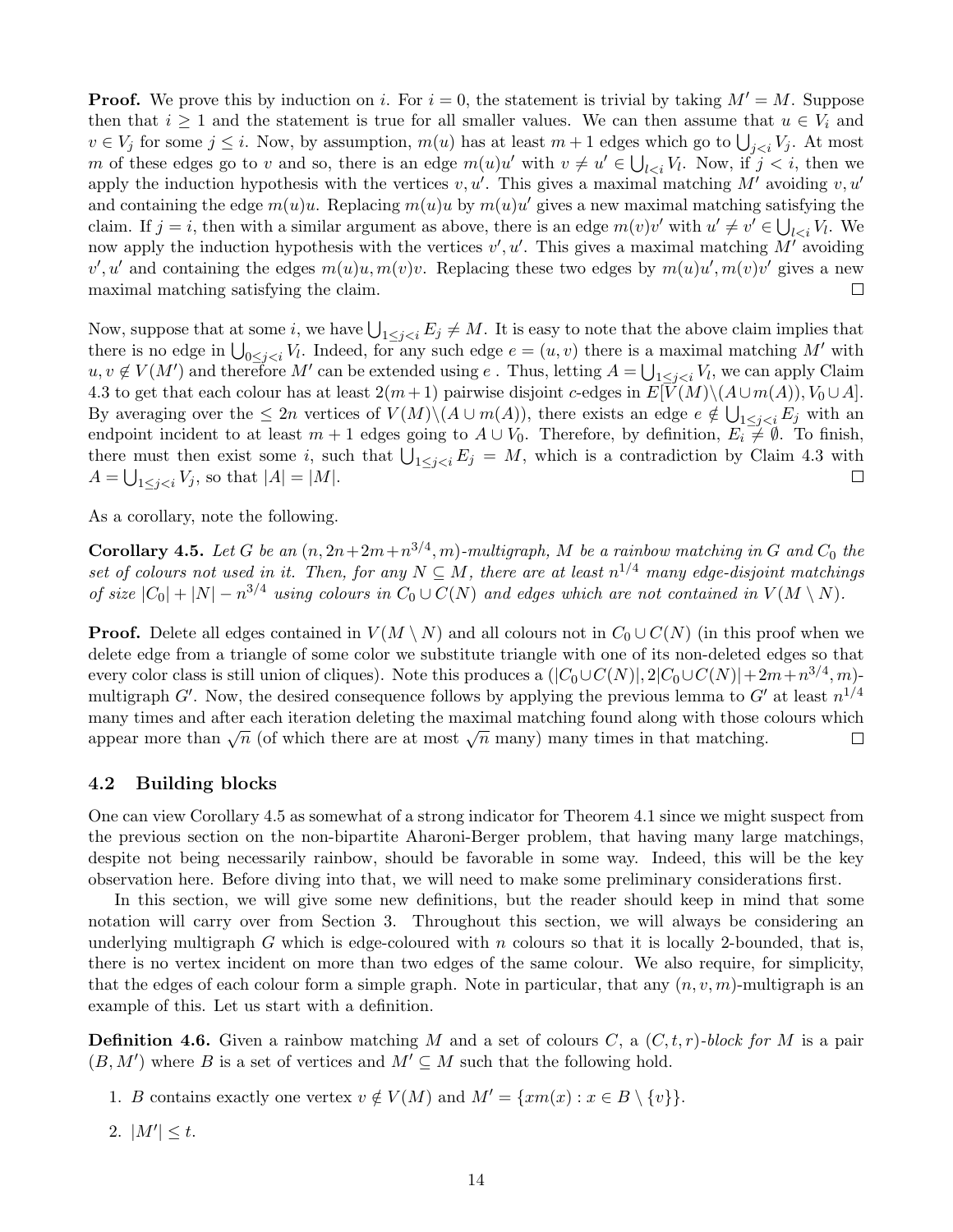3. For all vertices  $x \in B \setminus v$ , there is a  $M' - C - \ldots - M' - C$  path of length at most r, starting at x and ending at v, whose C-edges are each repeated in at least  $n^{1/10}$  many colours of C.

We will usually refer to the block as just the set  $B$ . We define the set of colours of the block to be  $C(B) := C(M')$ . We also define,  $M(B) := M'$  and  $v_B := v$ . Two blocks B, B' are said to be disjoint if the sets  $V(M(B)) \cup \{v_B\}$  and  $V(M(B')) \cup \{v_{B'}\}$  are disjoint.

Notice that in particular, it follows from the definition that for all vertices  $v \notin V(M)$ , the pair  $(v, \emptyset)$  is a  $(C, 0, 0)$ -block for M. We will now introduce two ways of iteratively constructing blocks. The first is simple to check, and we thus omit its proof.

<span id="page-14-1"></span>**Lemma 4.7.** Let  $(B, M')$  be a  $(C, t, r)$ -block for M and  $v := v_B$ . Let  $w_1, w_2, \ldots w_k \in V(M \setminus M')$  and  $z_1, z_2, \ldots z_k \in B$  be vertices such that for each i, there are at least  $n^{1/10}$  many C-colours repeated in the edge  $m(w_i)z_i$ . Then,  $(B \cup \{w_i : i \leq k\}, M' \cup \{w_i m(w_i) : i \leq k\})$  is a  $(C, t + k, r + 2)$ -block for M.

<span id="page-14-0"></span>**Lemma 4.8.** Let  $(B, M')$  be a  $(C, t, r)$ -block for M and  $v := v_B$ . Let  $P_1, P_2, \ldots \subseteq B$  be paths of the form  $C-M'-...-M'-C$  whose endpoints are vertices w with either  $w=v$  or  $w\in V(M')$  and  $m(w)\notin B$ and whose C-edges are each repeated in at least  $n^{1/10}$  many colours of C. Then, for each i, there is a choice of an endpoint  $w_i$  of  $P_i$  with  $w_i \in V(M')$  and  $m(w_i) \notin B$  so that  $(B \cup \{m(w_1), m(w_2), \ldots\}, M')$  is  $a(C, t, r + \max_i |P_i|)$ -block for M.

**Proof.** Let  $P_i$  be one of the paths and for simplicity, first assume that both its endpoints, say  $u_1, u_2$ , belong to  $V(M')$  and  $m(u_1), m(u_2) \notin B$ . Write the path  $P_i$  together with the vertices  $m(u_1), m(u_2)$  added as

$$
P:=m(u_1)u_1x_1y_1x_2\ldots x_ky_ku_2m(u_2).
$$

To recall, we have that  $P \setminus \{m(u_1), m(u_2)\} \subseteq B \setminus \{v\}$ , each edge  $x_i y_i$  is in M' and each edge  $y_i x_{i+1}$  is repeated in at least  $n^{1/10}$  many C-colours (defining  $y_0 = u_1$  and  $x_{k+1} = u_2$ ). Now, since  $u_1 \in B$ , by the definition of a  $(C, r, t)$ -block, there is a path  $Q = u_1 m(u_1) x_1' y_1' x_2' \dots x_l' y_l' v$  of length at most r such that each edge  $x_i'y_i'$  is in M' and each edge  $y_i'x_{i+1}'$  is repeated in at least  $n^{1/10}$  many C-colours. Let z be the last vertex (in the direction  $u_1 \to v$ ) of Q such that  $z \in Q \cap P$ . Notice first that we must have that  $z = y'_q \in Q$  for some q (we cannot have  $z = x'_q$  because  $x'_q \in Q \cap P \implies y'_q \in Q \cap P$ , since  $x'_q y'_q$  is an edge of M and both paths are M-alternating). Further, if  $z = x_s \in P$  for some s, then note that the path

$$
m(u_2)u_2y_kx_ky_{k-1}\dots y_szx'_{q+1}y'_{q+1}\dots y'_lv
$$

lets us choose  $w_i := u_2$ . If  $z = y_s \in P$ , then the path

$$
m(u_1)u_1x_1y_1x_2\ldots x_szx'_{q+1}y'_{q+1}\ldots y'_{l}v
$$

gives us the choice of  $w_i := u_1$ . Finally, in the case that one endpoint of  $P_i$  is v, we choose  $w_i$  to be the other endpoint. It is now simple to check that adding the vertices  $m(w_i)$  to B ensures that it is still a  $(C, t, r + \max_i |P_i|)$ -block for M.  $\Box$ 

In the next lemma, we will look at families F of disjoint  $(C, t, r)$ -blocks for M. We then define  $V(F) :=$  $\bigcup_{B\in\mathcal{F}}B, M(\mathcal{F}):=\bigcup_{B\in\mathcal{F}}M(B), C(\mathcal{F}):=\bigcup_{B\in\mathcal{F}}C(B)$  and say that the *size of*  $\mathcal{F}$ , denoted as  $|\mathcal{F}|$ , is the sum of the sizes of the blocks in it, that is,  $|V(\mathcal{F})|$ . For two such families  $\mathcal{F}_1, \mathcal{F}_2$ , we write  $\mathcal{F}_1 \preceq \mathcal{F}_2$  when for every block  $B_1 \in \mathcal{F}_1$  there exists a block  $B_2 \in \mathcal{F}_2$  such that  $B_1 \subseteq B_2$ .

The main idea of the proof of Theorem [4.1](#page-11-1) will be the following. Given a maximal rainbow matching with some large enough defect, we iteratively construct a family of disjoint blocks whose total size is growing from step to step. At each iteration, we will apply the lemma given below to the present family of disjoint blocks. The use of Corollary [4.5](#page-13-0) will allow us to avoid the first case of the lemma from happening and the properties of the blocks will exclude the second option. Thus we will be assured that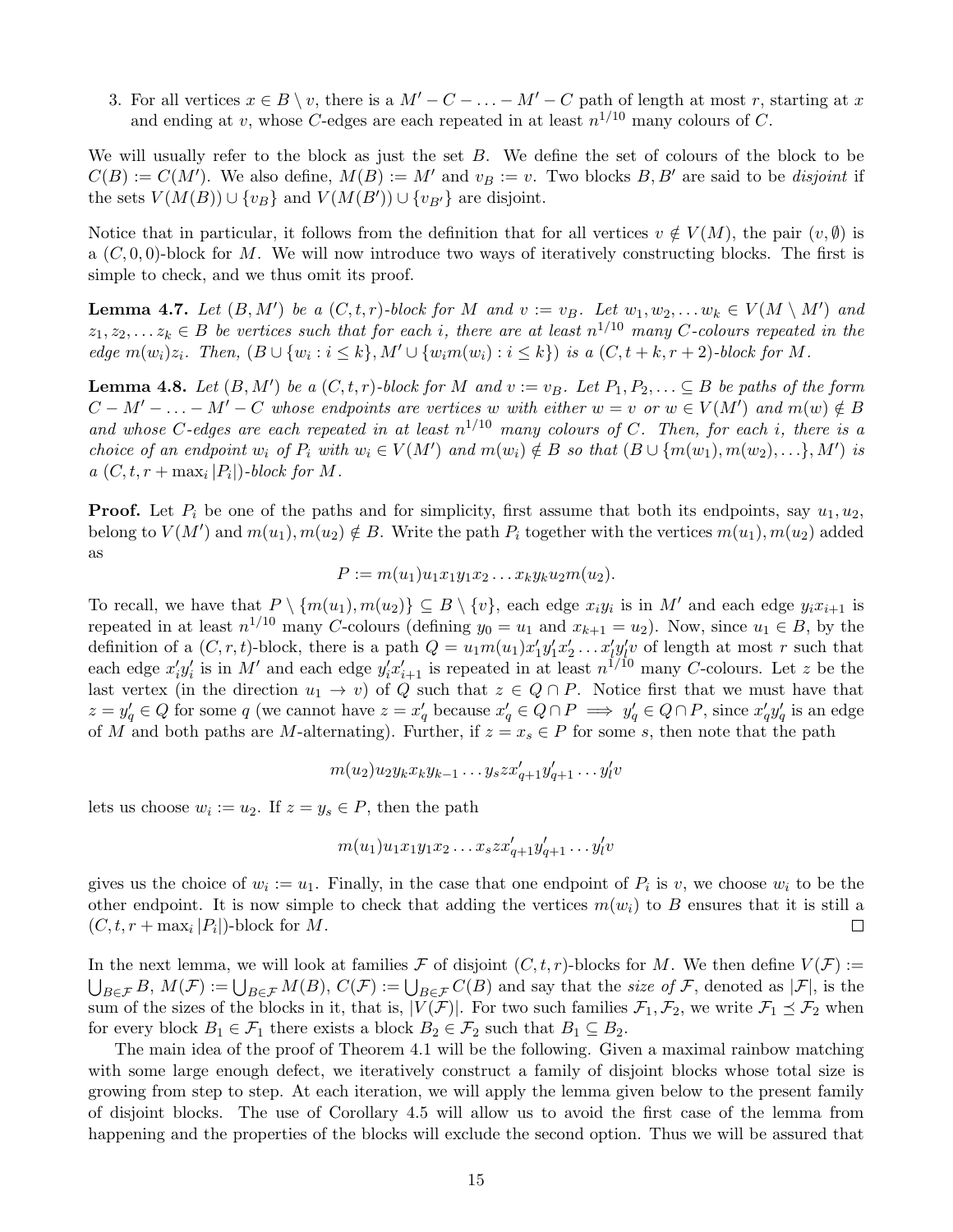one of the last two cases in the lemma below always holds. This, in turn, will allow us to construct a new family of disjoint blocks whose total size is relatively larger than the old one. This eventually leads to a contradiction since at some point the total size of the block family becomes larger than the number of vertices in the graph.

<span id="page-15-0"></span>**Lemma 4.9.** Let  $t \leq 6^{2\sqrt{\log n}}$ , M be a rainbow matching and C a set of colours. Let F be a family of disjoint  $(C, t, r)$ -blocks for M so that  $V \setminus V(M) \subseteq V(\mathcal{F})$  and let  $C' := C \cup C(\mathcal{F})$ . Then, one of the following holds.

- 1. There is no collection of at least  $n^{1/5}$  log n many edge-disjoint matchings of size at least  $|M(\mathcal{F})|$  + There is no contection of at least  $n \in \log n$  many eage-alsform matchings of size  $1000n/\sqrt{\log n}$  using colours in C' and without edges contained in  $V(M \setminus M(\mathcal{F}))$ .
- 2. There exists an edge  $e = xy$  for which there are two distinct blocks  $B_1, B_2 \in \mathcal{F}$  with  $x \in B_1, y \in B_2$ and  $c(e) \in C' \setminus (C(B_1) \cup C(B_2)).$
- 3. There exist at least  $20n/\sqrt{\log n}$  many vertices  $v \in V(M \setminus M(\mathcal{F}))$  with the following property: there are at least  $n^{1/10}$  many distinct vertices  $x \in V(\mathcal{F})$  such that the edges  $m(v)x$  have distinct colours in C' and further, the colour of each  $m(v)x$  does not belong to the block in F which contains x.
- 4. There is a family  $\mathcal{F}'$  of disjoint  $(C', 3t + 1, r +$  $\sqrt{\log n}/100$ )-blocks for M with  $\mathcal{F} \preceq \mathcal{F}'$  and  $|\mathcal{F}'| \geq$  $|F| + 10n/\sqrt{\log n}$ .

**Proof.** Let us first define the parameters  $s := n^{1/5} \log n$  and  $k = \frac{1000n}{\sqrt{\log n}}$  $\frac{\text{J}00n}{\log n}$ . Let  $(B_i, M_i)$  denote the blocks in F and let  $v_i := v_{B_i}$  for each i. Suppose that none of the first three options hold. In particular, from the first option, we are given s edge-disjoint C'-coloured matchings  $N_1, N_2, \ldots$  of size at least  $|M(\mathcal{F})| + k$ and without edges contained in  $V(M \setminus M(\mathcal{F}))$ . We will use these to construct the family  $\mathcal{F}'$ . Before that, we will need two edge-deletion processes. First, let us delete, for each block  $B_i \in \mathcal{F}$  and colour  $c \in C(B_i)$ , the c-coloured edges touching  $B_i$ . Since the graph is locally 2-bounded, each block  $B_i$  has size at most  $|B_i| \leq 2|M_i| + 1 \leq 2t + 1$  and every color appears in exactly one block (as they are disjoint), we delete at most  $2(2t+1)$  edges of each color and in total at most  $2(2t+1)n$  edges. In particular, then at most  $4(2t+1)n/k < s/2$  matchings  $N_i$  are such that at least  $k/2$  of its edges were deleted. Let us from now on only consider the other s/2 matchings, implying that each of these has now at least  $|M(\mathcal{F})| + k/2$  edges. This first deletion implies the following.

<span id="page-15-1"></span>Claim 4.10. There is no  $C'$ -edge between two distinct blocks in  $\mathcal{F}$ .

**Proof.** Note that since we are assuming that the second option in the statement does not hold, the occurrence of a C'-edge e between two distinct blocks B, B' can only be possible when  $c(e) \in C(B) \cup C(B')$ . However, note that this implies that the edge e was deleted in the process described above.  $\Box$ 

Next, for each i, let us define  $M'_i \subseteq M_i$  to be those edges with both of its endpoints in  $B_i$ . As a  $\sum_i |M_i \setminus M'_i|$ . Note then that each matching  $N_j$  loses at most  $\sum_i |M_i \setminus M'_i|$  of its edges, so that it now second deletion process, delete all edges which touch vertices in the set  $V(M(\mathcal{F})) \setminus V(\mathcal{F})$ , which has size has at least  $k/2 + \sum_i |M'_i|$  edges. This in turn implies the following standard claim, very similar to an earlier consideration done in Section [3.](#page-9-0)

<span id="page-15-2"></span>**Claim 4.11.** For each j, there are at least k/4 many non-trivial vertex-disjoint  $N_j - \bigcup_i M'_i - \ldots - \bigcup_i M'_i$  $N_j$  paths of length at most  $10n/k$  and with both endpoints outside  $\bigcup_i M'_i$ .

**Proof.** Fix some j. Consider  $N_j \cup \bigcup_i M'_i$ . This is a union of alternating paths/cycles between edges of  $N_j$  and  $\bigcup_i M'_i$  such that in each path, the number of edges from  $N_j$  is at most one larger then the number of edges from  $\bigcup_i M'_i$ . Since  $N_j$  has size at least  $k/2 + \sum_i |M'_i|$ , there are at least  $k/2$  many  $N_j - \bigcup_i M'_i - \ldots - \bigcup_i M'_i - N_j$  vertex disjoint paths with both endpoints outside  $\bigcup_i M'_i$ . Further, by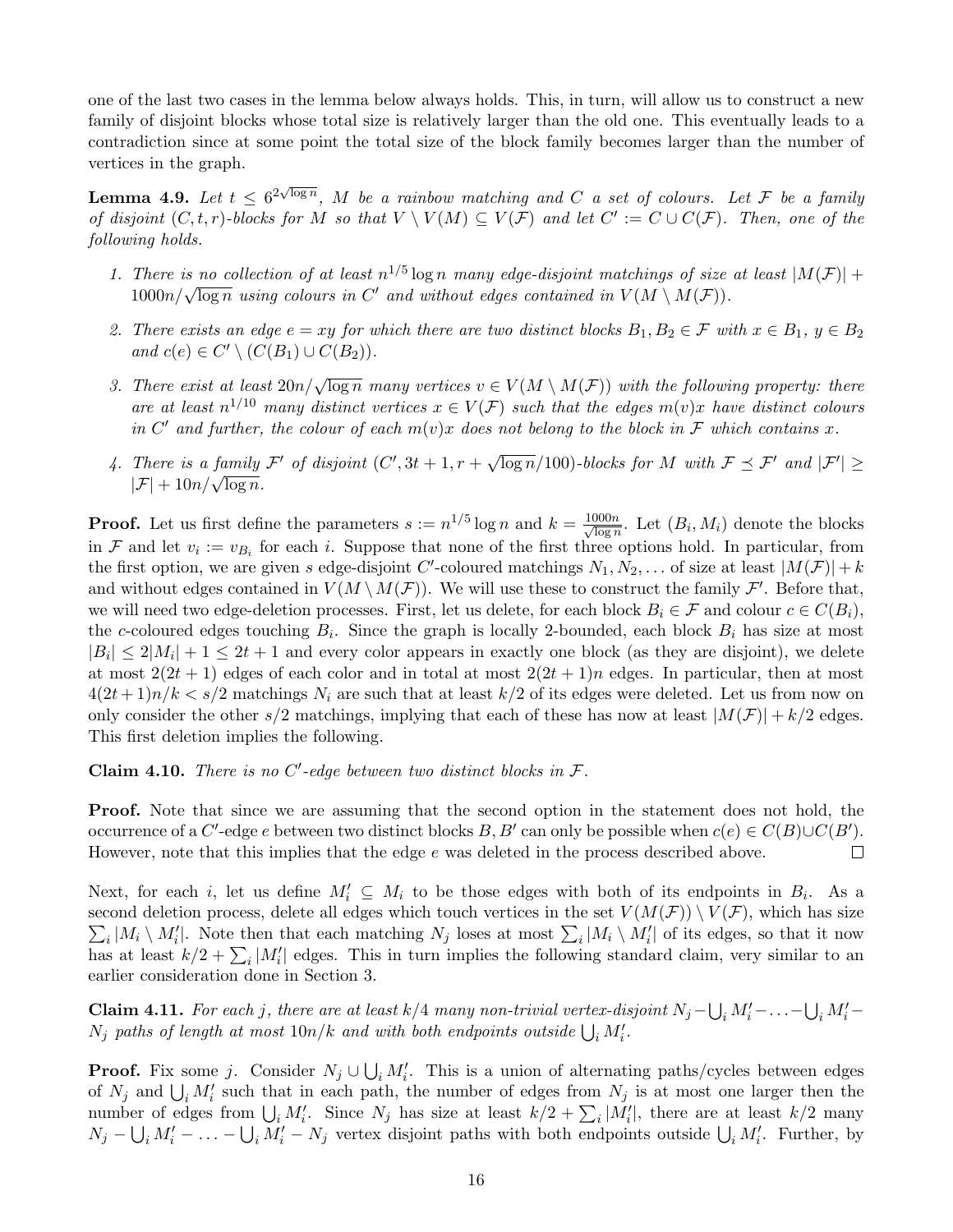disjointedness of these paths and since  $|\bigcup_i M'_i| \leq |M| \leq n$ , at most  $\frac{n}{5n/k} < k/4$  of them have size larger than  $10n/k$  (since each such path contains at least  $5n/k$  edges of  $\bigcup_i M'_i$ ) and so, at least  $k/4$  of them have size at most  $10n/k$ .  $\Box$ 

Furthermore, notice that the second deletion process implies, together with Claim [4.10,](#page-15-1) that every edge in each  $N_i$  is now either completely contained in some block in  $\mathcal F$  or has one endpoint in  $V(M \setminus M(\mathcal F))$  and the other in  $V(\mathcal{F})$ . Indeed, recall first that by assumption, no edge in  $N_i$  is contained in  $V(M \setminus M(\mathcal{F}))$ . Recall also that every vertex outside M is contained in some block in  $\mathcal F$  and so, the set of vertices outside  $M \setminus M(F)$  which do not belong to any block is precisely equal to  $V(M(F)) \setminus V(F)$ . Therefore, since we deleted all edges touching  $V(M(\mathcal{F})) \setminus V(\mathcal{F})$ , if an edge of  $N_i$  has one endpoint in  $V(M \setminus M(\mathcal{F}))$ , the other must be in  $V(\mathcal{F})$ ; if the edge is entirely outside  $M \setminus M(\mathcal{F})$ , then both its endpoints belong to blocks in  $\mathcal F$  and so, Claim [4.10](#page-15-1) implies that it is completely contained in some block. Finally, note that then, each path given by Claim [4.11,](#page-15-2) depending on whether or not its endpoints are contained in  $V(M \setminus M(\mathcal{F}))$ , is either completely contained in some block in  $\mathcal F$  or such that one of its extremal edges, i.e., its first or last edge, has one endpoint in  $V(M \setminus M(\mathcal{F}))$  and the other in  $V(\mathcal{F})$ .

We can now describe the procedure which constructs the family  $\mathcal{F}'$ . First, we look at the case that for at least half of the j's (and thus, at least  $s/4$  of them), at least half of the paths (and thus, at least  $k/8$ of them) given by Claim [4.11](#page-15-2) are completely contained in some block in  $\mathcal{F}$ . We claim that then there is some j such that at least  $k/16$  of these paths are such that their  $N_j$ -edges are repeated in at least  $n^{1/10}$ colours in C'. Indeed, note that there are at most  $2n \cdot (\max_j |B_j|)^{10n/k} \leq 2n \cdot (2t+1)^{10n/k} < \frac{k}{16} \cdot \frac{s}{4}$  $\frac{s}{4} / n^{1/10}$ non-trivial sequences of vertices entirely contained in some block of  $\mathcal F$  and of length at most  $10n/k$ . Therefore, it must be that for some j, at least  $k/16$  of the paths given by Claim [4.11](#page-15-2) are such that their implicit sequence of vertices is used for more than  $n^{1/10}$  other values of j. In turn, since our graph is such that the edges of each colour form a simple graph, notice that this gives us the desired consequence. Now, let then j be such that there are at least  $k/16$  paths  $P_1, P_2, \ldots$  given by Claim [4.11](#page-15-2) which are each entirely contained in some block of  $\mathcal F$  and whose C'-edges are repeated in at least  $n^{1/10}$  colours in C'. Take some i and suppose  $P_1^{(i)}$  $D_1^{(i)}, P_2^{(i)}, \ldots$  are those which are contained in the block  $B_i$ . Precisely, the properties of these paths (i.e., their endpoints are outside  $\cup_i M'_i$ ) ensure that we can apply Lemma [4.8](#page-14-0) (to the block  $(B_i, M_i)$  and add an endpoint of each of these paths to  $B_i$  so that it becomes a  $(C', t, r + 10n/k)$ -block for M. Since all the paths are disjoint, we can do this to every block and therefore, construct the desired family  $\mathcal{F}'$  - note indeed, that we end up adding at least  $k/16$  vertices and so,  $|\mathcal{F}'| \geq |\mathcal{F}| + k/16$ .

Secondly, suppose that for at least  $s/4$  of the j's, at least  $k/8$  of the paths given by Claim [4.11](#page-15-2) are such that one of its extremal edges, i.e., its first or last edge, has one endpoint in  $V(M \setminus M(\mathcal{F}))$ and the other in  $V(\mathcal{F})$ . Without loss of generality, suppose that the colours are ordered so that this happens for  $j = 1, \ldots, s/4$ . Thus there are at least  $k/8$  edges of each of  $N_1, \ldots, N_{s/4}$  with one endpoint in  $V(M \setminus M(\mathcal{F}))$  and the other in  $V(\mathcal{F})$ . Let L be a maximum matching of such edges which are repeated in at least  $n^{1/10}$  of the colours in C'. For each block  $B_i$ , let  $L_i \subseteq L$  be the set of edges touching  $B_i$ , and let  $B_i' = \{m(y) : xy \in L_i, x \in B_i\}$ . By Lemma [4.7,](#page-14-1)  $B_i \cup B_i'$  is a  $(C', t + (2t + 1), r + 2)$ -block for M and so the family  $\mathcal{F}' = \{B_i \cup B'_i\}$  is a family of disjoint  $(C', t + (2t + 1), r + 2)$ -blocks of total size  $|\mathcal{F}| + |L|$ . Unless we are in option 4, we can assume that  $|L| < k/100$ . Let R be the set of vertices in  $V(M \setminus M(F))$  which have at least  $n^{1/10}$  distinct neighbours in  $V(F)$ . Unless we are in option 3, the first deletion process at the start of the proof implies that that  $|R| < k/50$ . Now, notice that all vertices  $v \in V(M \setminus M(\mathcal{F})) \setminus (V(L) \cup R)$  have at most  $n^{1/5}$  edges of colours in C' going into  $V(\mathcal{F}) \setminus V(L)$ . Indeed there are at most  $n^{1/10}$  vertices u with uv an edge and for each such u, the edge uv is repeated in at most  $n^{1/10}$  colours. Therefore, the total number of edges of  $N_1 \cup \cdots \cup N_{s/4}$  from  $V(M \setminus M(\mathcal{F}))$  to  $V(\mathcal{F})$ is at most  $\frac{s}{4} \times (2|L| + |R|) + n^{1/5} \times n < 3sk/200 + n^{1+1/5}$ . But the number of such edges is also at least s at most  $\frac{1}{4} \times (2|L| + |L|) + h \times h \times 3sh/200 + h$ . But<br>  $(s/4)(k/8) = 3sk/200 + \frac{65}{4}n^{1+1/5}\sqrt{\log n}$  giving a contradiction.

 $\Box$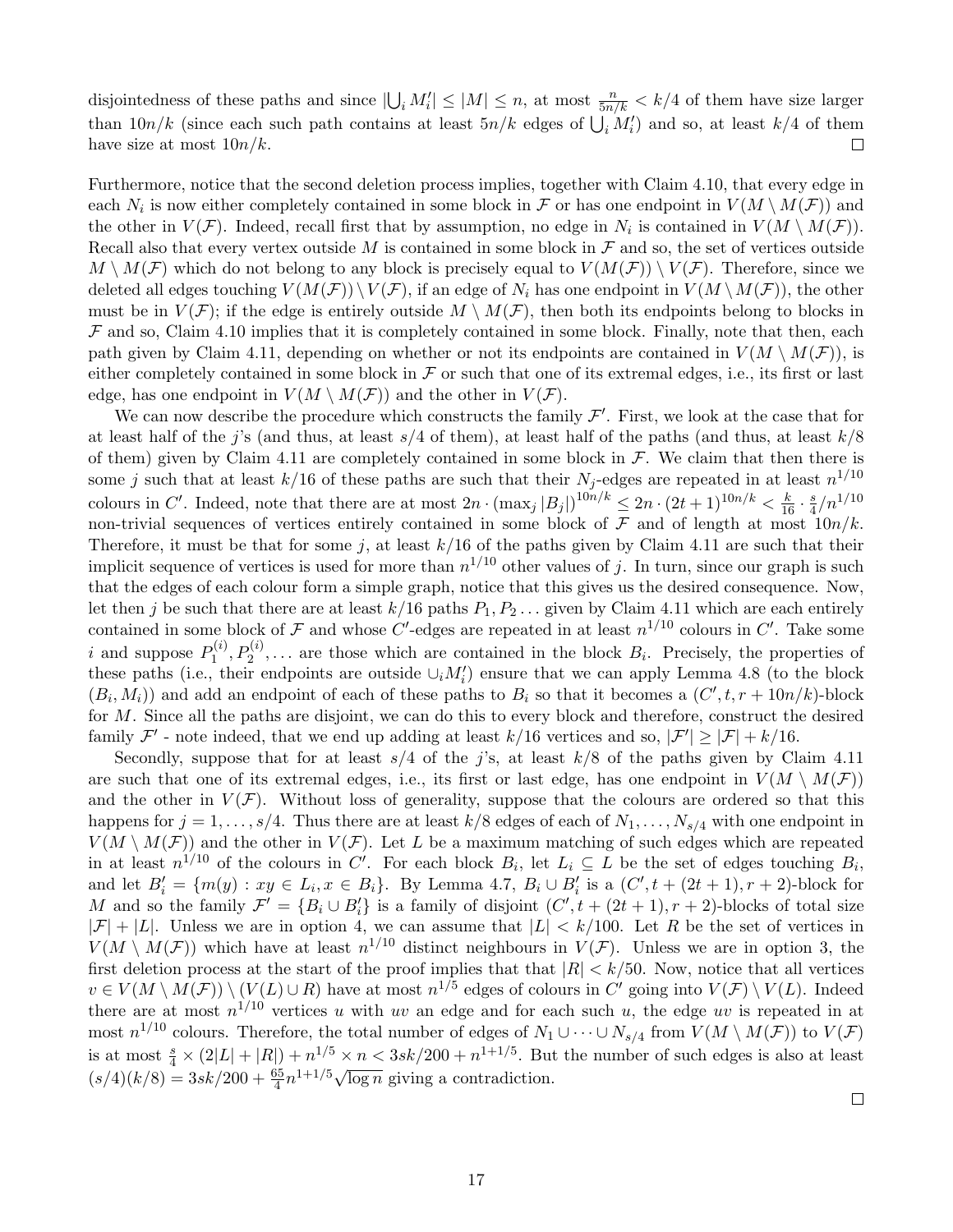#### <span id="page-17-0"></span>4.3 Proof of Theorem [4.1](#page-11-1)

We are now ready to prove our weak asymptotic result. Let G be an  $(n, 2n+2m+n^{3/4}, m)$ -multigraph. By Lemma [2.4](#page-6-0) we can, as before, assume that every colour in G spans a disjoint union of  $K_2$ 's and  $K_3$ 's. Let M be a maximal rainbow matching in G and suppose, for contradiction sake, that  $|M| < n - 1001n/\sqrt{\log n}$ . Let  $V_0$  denote the set of vertices not used in M and  $C_0$  denote the set of colours not in  $C(M)$ . We will describe a process which will allow us to essentially cover the whole vertex set with small blocks and achieve a contradiction. The process goes as follows.

To start, let us set  $M_0 := M$ ,  $G_0 := G$  and  $\mathcal{F}_0$  to be the collection of all singleton sets  $\{v\}$  with  $v \in V_0$ , which is a family of disjoint  $(\emptyset, 0, 0)$ -blocks for  $M_0$  in  $G_0$  and has  $|\mathcal{F}_0| = |V_0|$ . We will refer to this as step 0. In general, the situation will be as follows after step  $i \geq 0$  is completed. In our current graph  $G_i$ , we have a rainbow matching  $M_i \subseteq M$ , a set of colours  $C_0 \subseteq C_{i-1}$  along with a family  $\mathcal{F}_i$  of disjoint  $(G_i)$ , we have a rambow matching  $M_i \subseteq M$ , a set of colours  $C_0 \subseteq C_{i-1}$  along with a rambove  $(C_{i-1}, 4^i, i\sqrt{\log n}/100)$ -blocks for  $M_i$  in  $G_i$ , with  $V(G_i) \setminus V(M_i) \subseteq V(\mathcal{F}_i)$  and  $|\mathcal{F}_i| \geq \frac{10in}{\sqrt{\log n}}$  $\lim_{i \to \infty} G_i$ , with  $V(G_i) \setminus V(M_i) \subseteq V(\mathcal{F}_i)$  and  $|\mathcal{F}_i| \geq \frac{10m}{\sqrt{\log n}} + |V_0|$ . We will later show that provided that  $i \leq \sqrt{\log n}$ , we can apply Lemma [4.9](#page-15-0) to the graph  $G_i$  and the rainbow matching  $M_i$ , the family  $\mathcal{F}_i$  and the set of colours  $C_{i-1}$ , and be assured that none of the first two options hold. This being the case, step  $i + 1$  will go as described next, depending on which option of the lemma holds.

If Option 3 holds - then there exist at least  $\frac{20n}{\sqrt{\log n}}$  $\frac{20n}{\log n}$  vertices  $v \in V(M_i \setminus M_i(\mathcal{F}_i))$  with the property that there are at least  $n^{1/10}$  many distinct  $x \in V(\mathcal{F}_i)$  such that the edges  $m(v)x$  have distinct colours in  $C_{i-1} \cup C(\mathcal{F}_i)$  and the colour of each  $m(v)x$  does not belong to the block in  $\mathcal{F}_i$  containing x. Let us take a subset  $V'_{i+1}$  of these vertices so that  $m(V'_{i+1}) \cap V'_{i+1} = \emptyset$  and  $|V'_{i+1}| \geq \frac{10n}{\sqrt{\log n}}$  $\frac{10n}{\log n}$ . We then delete the vertices  $m(V'_{i+1})$  to form the new graph  $G_{i+1} := G_i - m(V'_{i+1})$ . We also then take a new matching  $M_{i+1} := M_i \setminus \{vm(v) : v \in V'_{i+1}\},\$ define  $C_i := C_{i-1} \cup C(\mathcal{F}_i)$  and define  $\mathcal{F}_{i+1} := \mathcal{F}_i \cup \bigcup_{v \in V'_{i+1}} \{v\}.$  Note that  $\mathcal{F}_{i+1}$  is a family of  $(C_{i-1}, 4^i, i\sqrt{\log n}/100)$ -blocks for  $M_{i+1}$  in  $G_{i+1}$  (in particular, it is a family of that  $\mathcal{F}_{i+1}$  is a rannity of  $(\mathcal{C}_{i-1}, 4, i \sqrt{\log n}/100)$ -blocks for  $M_{i+1}$  in  $G_{i+1}$  (in particular, it is a rannity of  $(C_i, 4^{i+1}, (i+1)\sqrt{\log n}/100)$ -blocks) and has  $V(G_{i+1}) \setminus V(M_{i+1}) \subseteq V(\mathcal{F}_{i+1})$  and  $|\mathcal{F}_{i+1}| \ge$  $\frac{10(i+1)n}{\sqrt{\log n}} + |V_0|.$ 

**If Option 4 holds** - then we let  $C_i := C_{i-1} \cup C(\mathcal{F}_i)$  and take a family  $\mathcal{F}_i \preceq \mathcal{F}_{i+1}$  of disjoint  $(C_i, 4^{i+1}, (i+1))$ 1)  $\sqrt{\log n}/100$ -blocks for  $M_i$  in  $G_i$  such that  $|\mathcal{F}_{i+1}| \geq |\mathcal{F}_i| + \frac{10n}{\sqrt{\log n}}$  $\frac{10n}{\log n} \geq \frac{10(i+1)n}{\sqrt{\log n}} + |V_0|$ . We then take  $M_{i+1} := M_i, G_{i+1} := G_i$  and note that  $V(G_{i+1}) \setminus V(M_{i+1}) \subseteq V(\mathcal{F}_{i+1}).$ 

Now that the process is fully described, let us explain why showing that it is successful while  $i \leq \sqrt{\log n}$ √ constitutes a contradiction, and thus, a proof of Theorem [4.1.](#page-11-1) Indeed, note that if we are able to achieve step  $i = \lfloor \sqrt{\log n} \rfloor$  and complete it, we have, as described above, that  $|\mathcal{F}_i| \geq \frac{10in}{\sqrt{\log n}}$  $\frac{.0in}{\log n} + |V_0| > |V(M)| + |V_0|.$ In turn, the total number of vertices in G is precisely  $|V(M)|+|V_0|$ , so we get a contradiction to  $V(\mathcal{F}_i) \subseteq$  $V(G)$ . Let us now define the following property in the original graph G.

**Property P**<sub>i</sub> - Let  $U \subseteq V(\mathcal{F}_i)$  and  $R \subseteq C_{i-1} \cup C(\mathcal{F}_i)$  be sets of size at most  $n^{1/10}/(\log n)^{2i}$  such that no two members of  $U \cup R$  belong to the same block in  $\mathcal{F}_i$ . Let also  $B_1, B_2, \ldots \in \mathcal{F}_i$  be a collection of at most  $n^{1/10}/(\log n)^{2i}$  many blocks such that  $U \cup R$  is disjoint to  $\bigcup_j V(M_i(B_j)) \cup \bigcup_j C(B_j)$ . Then, there is a maximal rainbow matching M' in G which avoids vertices in U and colours in R, and such that  $(M_i \setminus M_i(\mathcal{F}_i)) \cup \bigcup_j M_i(B_j) \subseteq M'.$ 

To finish the proof, we will use this property to show that for each  $i \leq$ √  $\overline{\log n}$ , if property  $P_i$  holds after step i is completed, then this implies that step  $i + 1$  can be successfully done and after it is completed, property  $P_{i+1}$  holds. Note trivially that property  $P_0$  holds after step 0 (taking  $M' = M$  always). Take now some  $i \leq \sqrt{\log n}$  and assume that property  $P_i$  holds after step i is completed. Recall from the description of step  $i + 1$ , that all that is needed to ensure that it can be done, is that the first two options of Lemma [4.9](#page-15-0) do not hold for the graph  $G_i$ , the rainbow matching  $M_i$ , the family  $\mathcal{F}_i$  and the colours  $C_{i-1}$ . The first option not holding follows from Corollary [4.5.](#page-13-0) Indeed, note that in the graph  $G_i$ , each colour is a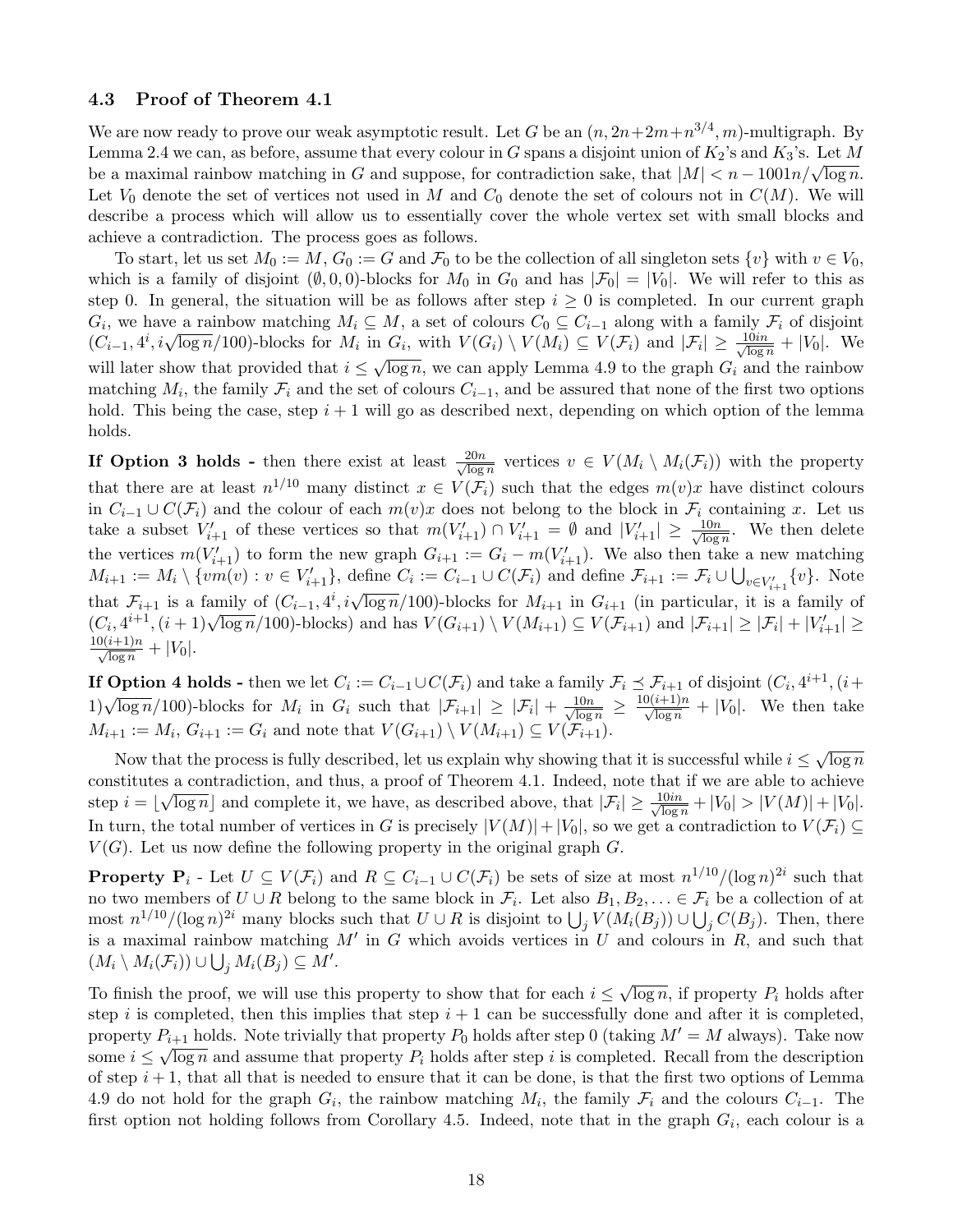disjoint union of non-trivial cliques with at least  $2n + 2m + n^{3/4} - 2|M \setminus M_i|$  vertices. This follows since precisely by construction, at most  $|M \setminus M_i|$  vertices of G have been deleted up to step i. Hence,  $G_i$  is an  $(n, 2(|M_i| + |C_0|) + 2m + n^{3/4}, m)$ -multigraph and so, we can apply Corollary [4.5](#page-13-0) to the matchings  $M_i(\mathcal{F}_i) \subseteq M_i$  in order to ensure that there are at least  $|C_0|^{1/4} > n^{1/5} \log n$  many edge-disjoint matchings of size  $|M_i(\mathcal{F}_i)| + |C_0| - n^{3/4} \ge |M_i(\mathcal{F}_i)| + \frac{1000n}{\sqrt{\log n}}$  $\frac{\partial 00n}{\partial \log n}$  using colours in  $C_0 \cup C(\mathcal{F}_i) \subseteq C_{i-1} \cup C(\mathcal{F}_i)$  and edges not contained in  $V(M_i \setminus M_i(\mathcal{F}_i))$ . For the second option of Lemma [4.9,](#page-15-0) suppose there is such an edge  $e = xy$  of some colour c such that x, y belong to two distinct blocks in  $\mathcal{F}_i$  and  $c \in C_{i-1} \cup C(\mathcal{F}_i)$  does not belong to any of the blocks containing x, y. Then, applying property  $P_i$  with  $U = \{x, y\}$ ,  $R = \{c\}$  implies that there is a maximal rainbow matching  $M'$  in G avoiding the vertices  $x, y$  and the colour c. But then  $M' \cup \{e\}$  contradicts the maximality of M'. Concluding we now know that step  $i + 1$  can be done and goes as described earlier. To finish, we now show the following.

#### **Lemma.** Property  $P_{i+1}$  holds after step  $i+1$  is completed.

**Proof.** Naturally, we divide the proof into two cases. First, let us suppose that after step  $i$ , when Lemma [4.9](#page-15-0) was applied, Option 3 held. The reader might want to refer back to the description of our process in order to recall how step  $i+1$  goes in this case. Let then  $U \subseteq V(\mathcal{F}_{i+1}) = V'_{i+1} \cup V(\mathcal{F}_i)$  and  $R\subseteq C_i\cup C(\mathcal{F}_{i+1})=C_{i-1}\cup C(\mathcal{F}_i)$  be of size at most  $n^{1/10}/(\log n)^{2i+2}$  and such that no two members of  $U\cup R$ belong to the same block in  $\mathcal{F}_{i+1}$ . Let also  $B_1, B_2, \ldots \in \mathcal{F}_{i+1}$  be a collection of at most  $n^{1/10}/(\log n)^{2i+2}$ many blocks such that  $U \cup R$  is disjoint to  $\bigcup_j V(M_{i+1}(B_j)) \cup \bigcup_j C(B_j) = \bigcup_j V(M_i(B_j)) \cup \bigcup_j C(B_j)$ . We now check that we can find a maximal rainbow matching  $M'$  which ensures the validity of property  $P_{i+1}$ .

In order to do so, let us first repeat here the important characteristics of the vertices in  $V'_{i+1}$  - these are vertices v for which there are at least  $n^{1/10}$  many distinct  $x \in V(\mathcal{F}_i)$  such that the edges  $m(v)x$  have distinct colours in  $C_{i-1} \cup C(\mathcal{F}_i)$ ; moreover, for each x, that colour of  $m(v)x$  does not belong to the block in  $\mathcal{F}_i$  which contains x. Now, since  $i \leq \sqrt{\log n}$ , we have

<span id="page-18-0"></span>
$$
n^{1/10} > 10 \cdot (|U| + |R|) \cdot (2 \cdot 4^i + 1) \ge 10 \cdot (|U| + |R|) \cdot \max_{B \in \mathcal{F}_i} |B| \tag{1}
$$

and thus, notice that these characteristics allow us to find a collection of distinct vertices  $\{w_u : u \in$  $U \cap V'_{i+1} \subseteq V(\mathcal{F}_i) \setminus U$  and distinct colours  $\{c_u : u \in U \cap V'_{i+1}\} \subseteq (C_{i-1} \cup C(\mathcal{F}_i)) \setminus R$  with the following properties:

- 1. Each edge  $m(u)w_u$  is  $c_u$ -coloured.
- 2. No two members of  $\{w_u : u \in U \cap V'_{i+1}\} \cup \{c_u : u \in U \cap V'_{i+1}\}$  belong to the same block in  $\mathcal{F}_i$ .
- 3. No colour  $c_u$  or vertex  $w_u$  belongs to the same block in  $\mathcal{F}_i$  that a member of  $(U \setminus V'_{i+1}) \cup R$  belongs to.

Indeed, since each block in  $\mathcal{F}_i$  is small enough so that [\(1\)](#page-18-0) occurs, we can choose the elements  $c_u, w_u$  greedily. Moreover, we are able to ensure the second property in its full generality since the characteristics of the vertices in  $V'_{i+1}$  allow us to have, for each u, that  $w_u$  and  $c_u$  do not belong to the same block.

Let then  $U' := (U \setminus V'_{i+1}) \cup \{w_u : u \in U \cap V'_{i+1}\} \subseteq V(\mathcal{F}_i)$  and  $R' := R \cup \{c_u : u \in U \cap V'_{i+1}\} \subseteq$  $C_{i-1} \cup C(\mathcal{F}_i)$ . Note that from the properties listed above, these are such that no two members of  $U' \cup R'$ belong to the same block in  $\mathcal{F}_i$ . Moreover, both these sets have size at most  $2(|U|+|R|) < n^{1/10}/(\log n)^{2i}$ , and so, property  $P_i$  holding after step i ensures that there exists a maximal rainbow matching  $M''$  in G which avoids  $U'$ ,  $R'$  and with

$$
(M_i \setminus M_i(\mathcal{F}_i)) \cup \bigcup_{j:B_j \in \mathcal{F}_i} M_i(B_j) \subseteq M''.
$$

Now define the rainbow matching  $M' := (M'' \setminus \{um(u) : u \in U \cap V'_{i+1}\}) \cup \{m(u)w_u : u \in U \cap V'_{i+1}\},\$  with naturally, each edge  $m(u)w_u$  being assigned the colour  $c_u$ . We check that it in fact ensures the validity of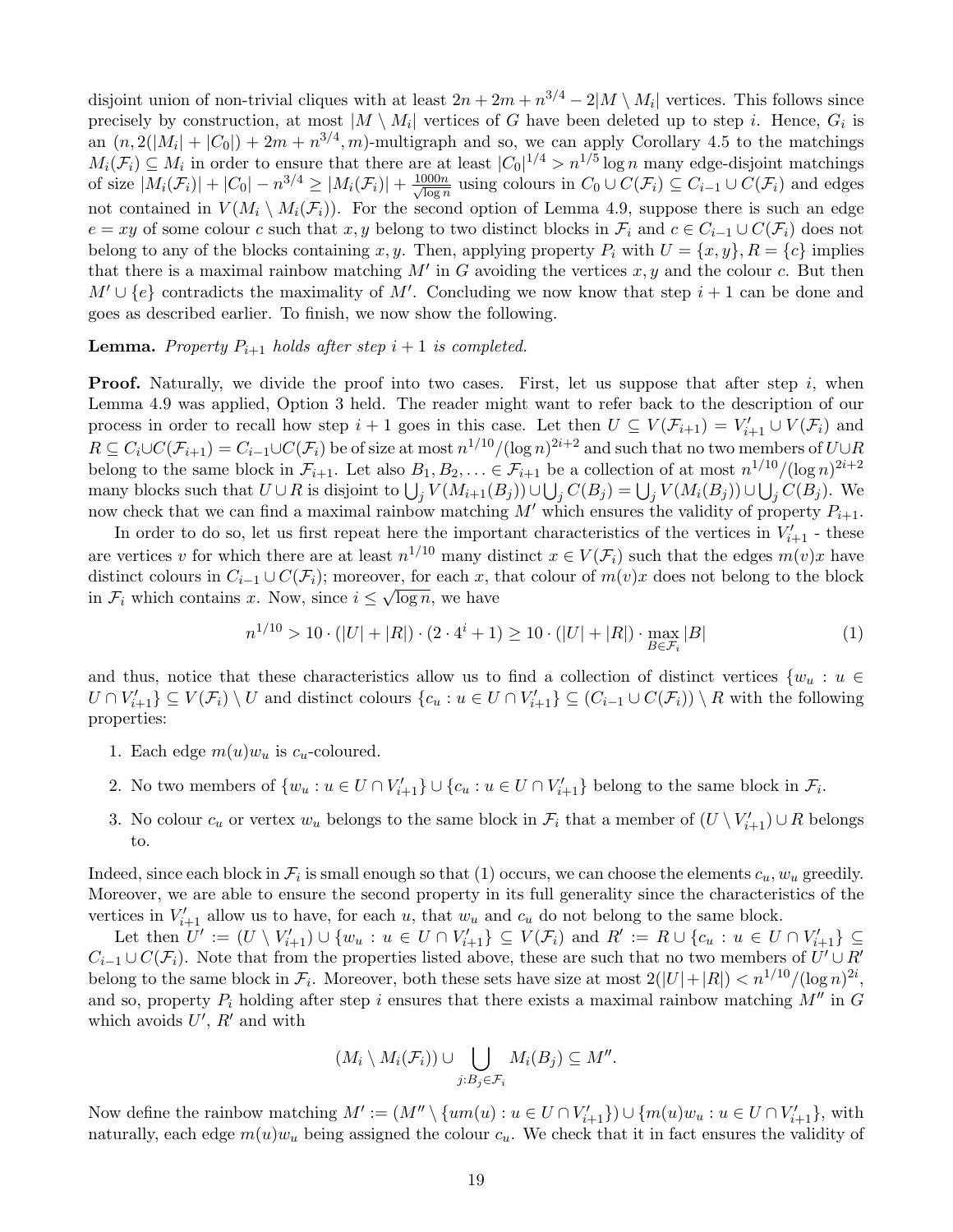property  $P_{i+1}$ . First, note indeed that it is a matching since M'' avoids all vertices  $w_u$  and moreover, each edge  $um(u)$  with  $u \in V'_{i+1}$  belongs to  $M_i \setminus M_i(\mathcal{F}_i)$  and thus, to  $M''$ . It is also clearly rainbow because of the previous choice of distinct colours  $c_u$ , which M'' avoids. Further, we trivially have  $|M'| \ge |M''|$  and so it is maximal. Recall also that the vertices  $w_u$  do not belong to U and the colours  $c_u$  do not belong to R. Therefore, since M'' avoids  $U' \cup R'$ , this implies that M' indeed avoids  $U \cup R$ . Finally, we check that  $M_{i+1} \setminus M_{i+1}(\mathcal{F}_{i+1}) \subseteq M'$  and  $M_{i+1}(B_j) \subseteq M'$  for each j. The former holds because  $M_{i+1} \setminus M_{i+1}(\mathcal{F}_{i+1})$  is contained in  $M_i \setminus M_i(\mathcal{F}_i) \subseteq M''$  and does not contain any edge  $vm(v)$  with  $v \in V'_{i+1}$ , which are precisely the only type of edges we remove from  $M''$  to form  $M'$ . For the latter, note that in this case of Option 3 holding, for each j with  $B_i \in \mathcal{F}_i$  we have that  $M_{i+1}(B_i)$  is equal to  $M_i(B_i)$ , which in turn is contained in M''. Since  $B_j \in \mathcal{F}_i$  means that no edge  $vm(v)$  with  $v \in V'_{i+1}$  belongs to  $M_i(B_j)$ , we must also have that  $M_i(B_j)$  is contained in M'. On the other hand, if  $B_j \notin \mathcal{F}_i$  then  $B_j$  consists of a singleton set  $\{v\}$  for some vertex  $v \in V'_{i+1}$  which is then outside  $M_{i+1}$  and so,  $M_{i+1}(B_j) = \emptyset$ .

Now, let us suppose that Option 4 held and let  $U \subseteq V(\mathcal{F}_{i+1})$  and  $R \subseteq C_i \cup C(\mathcal{F}_{i+1})$  be of size at most  $n^{1/10}/(\log n)^{2i+2}$  and such that no two members in  $U \cup R$  belong to the same block in  $\mathcal{F}_{i+1}$ . Let also  $B_1, B_2, \ldots \in \mathcal{F}_{i+1}$  be a collection of at most  $n^{1/10}/(\log n)^{2i+2}$  many blocks such that  $U \cup R$ is disjoint to  $\bigcup_j V(M_{i+1}(B_j)) \cup \bigcup_j C(B_j) = \bigcup_j V(M_i(B_j)) \cup \bigcup_j C(B_j)$ . First, recalling what occurs in this case, our graph and rainbow matching remain the same, i.e.,  $M_{i+1} = M_i$  and  $G_{i+1} = G_i$ , and we only add some vertices to the present family of blocks resulting in a family  $\mathcal{F}_{i+1} \succeq \mathcal{F}_i$  of disjoint we only add some vertices to the present lamily of blocks resulting in a family  $\mathcal{F}_{i+1} \subseteq \mathcal{F}_i$  of disjoint  $(C_i, 4^{i+1}, (i+1)\sqrt{\log n}/100)$ -blocks. Furthermore, notice that since every vertex outside  $M_i$  already belongs to a block in  $\mathcal{F}_i$  (and so, it has the maximal number of blocks possible, because each block must contain a unique vertex outside  $M_i$ , we can say that the family  $\mathcal{F}_i$  consists of blocks  $B' \subseteq B$  for each  $B \in \mathcal{F}_{i+1}$ .

Next, each  $u \in U\backslash V(\mathcal{F}_i)$  belongs to a unique block in  $\mathcal{F}_{i+1}$ , which we denote as  $B_u$ . By definition of this block, there then exists a  $M_{i+1}(B_u) - C_i - \ldots - M_{i+1}(B_u) - C_i$  path  $P_u$  of length at most  $(i+1)\sqrt{\log n}/100$ , starting at u and ending at  $v_u := v_{B_u} = v_{B_u'}$  (recall this is the vertex of the block which is contained outside  $M_i$ ), whose  $C_i$ -edges are each repeated in at least  $n^{1/10}$  many colours of  $C_i$ . Similarly, for each colour  $c \in R \setminus C_i$ , belonging to a unique block  $B_c \in \mathcal{F}_{i+1}$ , there exists a  $m_c - C_i - \ldots - M_{i+1}(B_c) - C_i$ path  $P_c$  of length at most  $(i+1)\sqrt{\log n}/100$  starting at the edge of  $M_{i+1}$  of colour c, which we denote by  $m_c$ , ending at  $v_c := v_{B_c} = v_{B_c}$ , and whose  $C_i$ -edges are each repeated in at least  $n^{1/10}$  many colours of  $C_i$ . Recall also that one of the original assumptions is that no two members of  $U \cup R$  belong to the same block in  $\mathcal{F}_{i+1}$ . Therefore, this is preserved by the family  $\mathcal{F}_i$  in the following sense: the blocks  $B'_u, B'_c \in \mathcal{F}_i$ are all distinct and distinct to the blocks in  $\mathcal{F}_i$  that the vertices in  $U \cap V(\mathcal{F}_i)$  and the colours in  $R \cap C_i$ belong to. Now, since  $i \leq \sqrt{\log n}$  and thus

$$
n^{1/10} > 2(|U| + |R|) \cdot (i+1)\sqrt{\log n}/100 \cdot 4^i \ge \left(2|U| + 2|R| + \sum_u |P_u| + \sum_c |P_c| \right) \cdot \max_{B \in \mathcal{F}_i} |C(B)|, \tag{2}
$$

we can then greedily pick distinct  $C_i$ -colours for the  $C_i$ -edges in the paths  $P_u, P_c$  so that the set composed by these colours, which we denote as  $C^* \subseteq C_i$ , is rainbow and has the following properties:

- 1. No two members of the set  $C^*$  belong to the same block in  $\mathcal{F}_i$ .
- 2. No member of  $C^*$  belongs to a block  $B'_u$  with  $u \in U$  or a block  $B'_c$  with  $c \in R$ .
- 3. No member of  $C^*$  belongs to one of the blocks  $B'_1, B'_2, \ldots$

Given these, let now  $U' := (U \cap V(\mathcal{F}_i)) \cup \{v_c : c \in R \setminus C_i\} \cup \{v_u : u \in U \setminus V(\mathcal{F}_i)\}$  and  $R' := (R \cap C_i) \cup C^*$ . Notice that by the three properties above, no two members of  $U' \cup R'$  belong to the same block in  $\mathcal{F}_i$ . Also, since the vertices  $v_u = v_{B_u}, v_c = v_{B_c}$  with  $u \in U \setminus V(\mathcal{F}_i)$  and  $c \in R \setminus C_i$  are all contained outside  $M_i$ , they are disjoint to the sets  $V(M_i(B'_u)), V(M_i(B'_c)), V(M_i(B'_j)).$  Therefore,  $U' \cup R'$  is disjoint to these sets as well as to the sets  $C(B'_u), C(B'_c), C(B'_j)$  (because of the properties of  $C^*$  above). Therefore, we can apply property  $P_i$  since further, U' and R' are both of size at most  $2|U| + 2|R| + \sum_u |P_u| + \sum_c |P_c| \le$ can apply property  $T_i$  since further,  $U$  and  $R$  are  $U$ <br> $(|U| + |R|)(2 + (i + 1)\sqrt{\log n}/100) \le n^{1/10}/(\log n)^{2i}$ .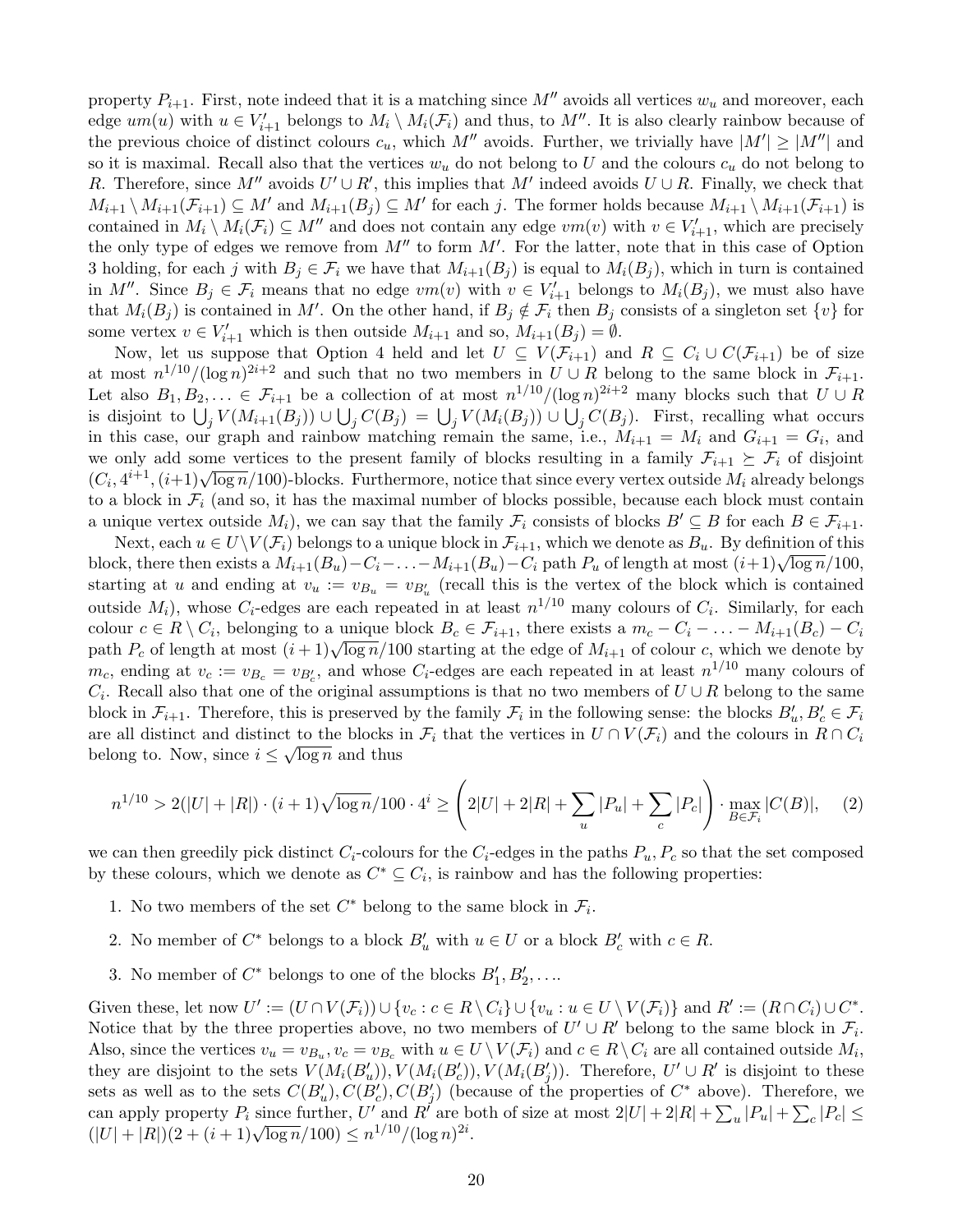Then, property  $P_i$  holding after step i ensures that there exists a maximal rainbow matching  $M''$  in G which avoids  $U', R'$  and with

$$
(M_i \setminus M_i(\mathcal{F}_i)) \cup \bigcup_j M_i(B'_j) \cup \bigcup_u M_i(B'_u) \cup \bigcup_c M_i(B'_c) \subseteq M''.
$$

We claim that we can now use all the disjoint paths  $P_u, P_c$  to form a maximal rainbow matching M' with the desired properties ensuring the validity of property  $P_{i+1}$ . Indeed, note first that for each  $u \in$  $U \setminus V(\mathcal{F}_i)$ , the matching M<sup>n</sup> avoids the vertex  $v_u$  and uses all the edges in  $M_{i+1}(B_u)$  since  $M_{i+1}(B_u) \subseteq$  $(M_i \setminus M_i(\mathcal{F}_i)) \cup M_i(B'_u)$ . The equivalent happens for the colours  $c \in R \setminus C_i$ . Therefore, since also M'' avoids the colours in  $C^*$ , we can form a maximal rainbow matching M' by substituting the edges of  $M''$ used in the paths  $P_u, P_c$  by the rest of the edges in these paths (which we have already picked distinct colours for when constructing the set  $C^*$ ). Note now that because of this construction, M' avoids all the vertices  $u \in U \setminus V(\mathcal{F}_i)$  and all the colours  $c \in R \setminus C_i$ , as well as the vertices in  $U \cap V(\mathcal{F}_i)$  and colours in  $R \cap C_i$ . Further, all the edges in  $M_{i+1} \setminus M_{i+1}(\mathcal{F}_{i+1})$  belong to M' since this set is contained in  $M_i \setminus M_i(\mathcal{F}_i) \subseteq M''$  and is disjoint to the paths  $P_u, P_c$ . Also, to conclude, all the edges in the matchings  $M_{i+1}(B_1), M_{i+1}(B_2), \ldots$  are in M' since each set  $M_{i+1}(B_j)$  is contained in  $(M_i \setminus M_i(\mathcal{F}_i)) \cup M_i(B'_j)$  and is disjoint to the paths  $P_u, P_c$ . The latter indeed occurs because by the initial assumption, no member of  $U \cup R$  belongs to  $V(M_i(B'_j))$ .  $\Box$ 

#### 4.4 A lower bound

As we indicated in the introduction, to finish our study of the Grinblat multiplicity problem, we give the following construction.

**Proposition 4.12.** Let d be an integer and  $n > 10d^3 \log d$  such that  $d|(n-1)$ . Then, there exists an  $(n,(2+1/d) (n-1),n/2d+O(n/d^2))$ -multigraph with no matching of size n.

**Proof.** Let H be a n-edge-coloured multigraph on the vertex set  $\{1, \ldots, 2d+1\}$  constructed by doing the following: independently for each colour c, pick uniformly at random a spanning subgraph  $H_c \subseteq H$ consisting of a disjoint union of  $d-1$  edges and one triangle; set the edges of colour c to be the edges of  $H_c$ . Note that the multiplicity of each edge  $e \in H$  behaves like a  $\text{Bin}(n, p)$  random variable with  $p := \frac{d+2}{d(2d+1)}$ . Therefore, since there are  $O(d^2)$  edges, whp the multiplicity of H is at most  $n/2d+O(n/d^2)$ . Let us then set such a graph H and define G to be the disjoint union of  $\frac{n-1}{d}$  copies of H. Since  $|H| = 2d + 1$ , it has no matching of size  $d+1$  and thus, G has no matching of size n. Moreover, by construction of H, each colour has at least  $\frac{n-1}{d} \cdot (2d+1)$  vertices in its colour class.  $\Box$ 

Note that for multiplicity  $m = \varepsilon n$  with  $\varepsilon > n^{-1/3 + o(1)}$ , this gives an example of  $(n, 2n + 2\varepsilon n - O(\varepsilon^2 n), \varepsilon n)$ multigraphs without the desired rainbow matching. This shows that the error term  $2m$  in Theorem [1.8](#page-4-0) is asymptotically tight.

# 5 Concluding remarks

In this paper we obtained improved bounds for a wide variety of rainbow matching problems, resolving several conjectures. For this, we introduced an effective method for proving strong asymptotic results when their weak versions are known. The most natural open problem is to obtain even better error terms in all the problems considered here.

For the Aharoni-Berger conjecture(s), we now have polynomial bounds on the error term in both the strong and weak asymptotic versions. This is quite far from the best bounds in Ryser's conjecture, the main problem motivating the Aharoni-Berger conjecture, where we know (see [\[20\]](#page-22-2)) how to find rainbow matchings of size  $n - O(\log n / \log \log n)$ . Indeed, it is still open whether one can achieve the weak asymptotic version of the Aharoni-Berger conjecture with sub-polynomial bounds.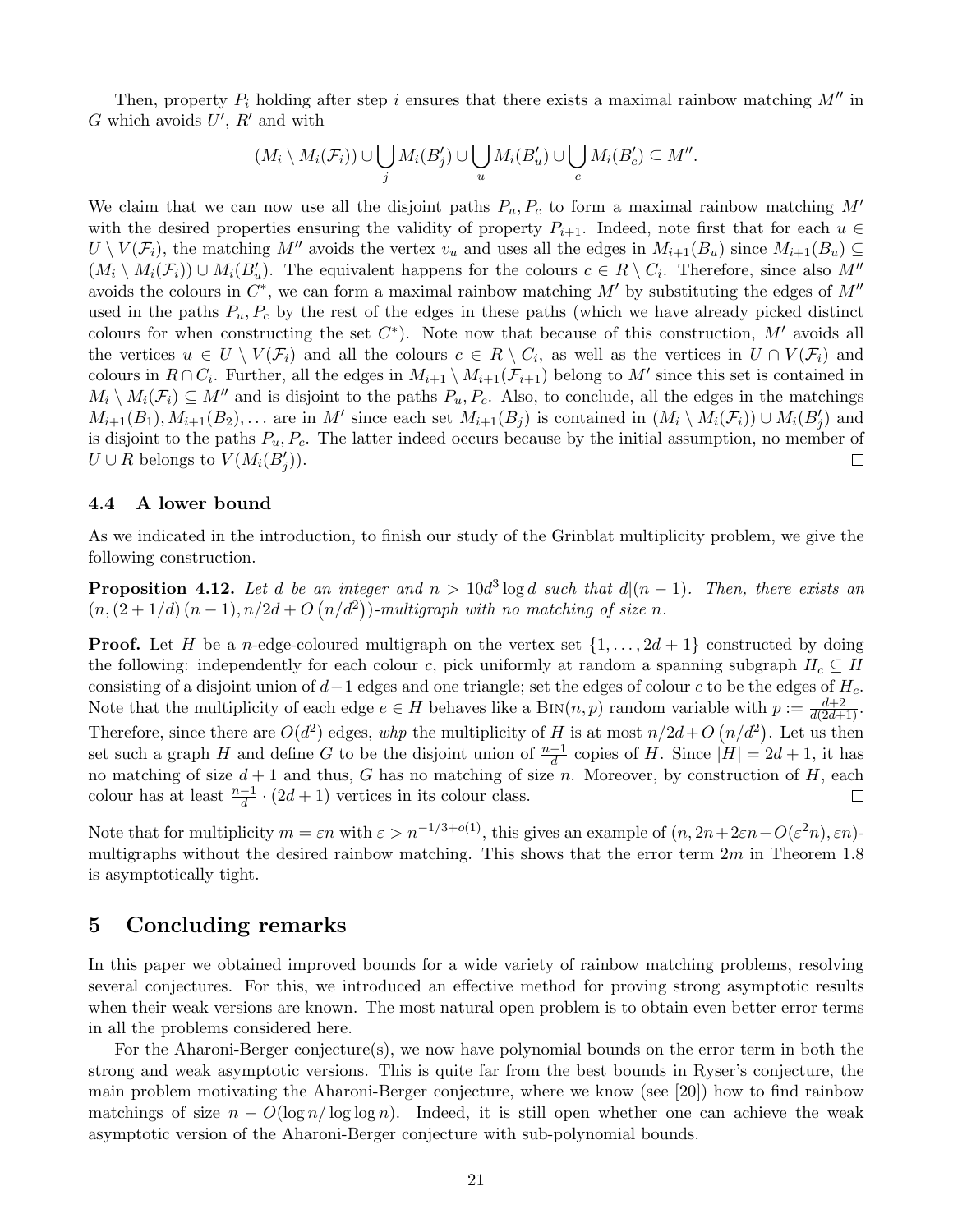**Problem 5.1.** Let G be a properly edge-coloured bipartite multigraph with n colours having at least  $n+1$  edges of each colour. Does G have a rainbow matching of size  $n - n^{o(1)}$ ?

Moreover note that using the sampling trick as described in this paper will always produce polynomial error terms in the strong asymptotic version. Indeed, suppose that we have a properly edge-coloured bipartite multigraph with n colours having at least  $n + f(n)$  edges of each colour, and that the above weak asymptotic version is true. Recall that when applying the sampling trick to find a full rainbow matching, we choose a random set of vertices  $S$  given by sampling every vertex with some probability p, apply the weak asymptotic version in  $G-S$  and then apply a greedy argument (Lemma [2.2\)](#page-5-0) inside S. Now, in expectation, every colour will have roughly  $p^2n$  edges inside S and thus, we require at least that  $p \gg n^{-1/2}$  since otherwise it might be that no such edge exists. Further, in order to apply the weak asymptotic on  $G-S$  we need that every colour has at least n edges in  $G-S$ . In expectation, every colour will have roughly  $(1-p)^2(n+f(n)) \leq n+(f(n)-2pn)$  edges in  $G-S$ . Since by before  $pn \gg n^{1/2}$ , we then require that  $f(n) \gg n^{1/2}$ . In conclusion, having a weak asymptotic result with sub-polynomial error term will not immediately imply a sub-polynomial error term for the corresponding strong asymptotic version.

As an example, note that the obtained weak asymptotic version of Alspach's conjecture, Theorem [1.11,](#page-5-4) which has a  $O(\log n/\log \log n)$  error term, can only be used to obtain a strong asymptotic version with a  $n^{1/2+o(1)}$  error term. We can indeed do this, but much like in the proof of Theorem [1.10,](#page-5-2) we do not directly apply Theorem [1.11](#page-5-4) but rather the arguments therein. We omit this proof since the true error term is likely to be very far from  $n^{1/2+o(1)}$ .

Acknowledgements. The authors would like to thank He Guo and two referees for carefully reading the manuscript, pointing out some inaccurate details, and giving many suggestions for improving the presentation.

# References

- <span id="page-21-1"></span>[1] R. Aharoni and E. Berger. Rainbow matchings in r-partite r-graphs. Electron. J. Combin., 16(1):R119, 2009.
- <span id="page-21-5"></span>[2] R. Aharoni, E. Berger, M. Chudnovsky, S. Zerbib. Rainbow Paths and Large Rainbow Matchings. Electron. J. Combin., 29(1):P1.10, 2022.
- <span id="page-21-2"></span>[3] R. Aharoni, P. Charbit, and D. Howard. On a Generalization of the Ryser-Brualdi-Stein Conjecture. J. Graph Theory, 78(2):143–156, 2015.
- <span id="page-21-4"></span>[4] R. Aharoni, D. Kotlar, and R. Ziv. Representation of large matchings in bipartite graphs. SIAM J. Discrete Math., 31(3):1726–1731, 2017.
- <span id="page-21-11"></span>[5] N. Alon, J.-H. Kim, and J. Spencer. Nearly perfect matchings in regular simple hypergraphs. Israel J. Math., 100(1):171–187, 1997.
- <span id="page-21-6"></span>[6] B. Alspach. Problem 89. Discrete Math., 69:106, 1988.
- <span id="page-21-9"></span>[7] B. Alspach, K. Heinrich, and G. Liu. Orthogonal factorizations of graphs, in: Contemporary Design Theory: A Collection of Surveys, Wiley, New York, 13–40, 1992.
- <span id="page-21-8"></span>[8] R. P. Anstee and L. Caccetta. Orthogonal matchings. Discrete Math., 179(1-3):37–47, 1998.
- <span id="page-21-10"></span>[9] J. Barát, A. Gyárfás, and G. N. Sárközy. Rainbow matchings in bipartite multigraphs. *Period. Math.* Hungar., 74(1):108–111, 2017.
- <span id="page-21-0"></span>[10] R. A. Brualdi, H. J. Ryser, et al. Combinatorial matrix theory, volume 39. Springer, 1991.
- <span id="page-21-7"></span>[11] L. Caccetta and S. Mardiyono. Premature sets of one-factors. Australas. J. Comb., 5:229–252, 1992.
- <span id="page-21-3"></span>[12] D. Clemens and J. Ehrenmüller. An improved bound on the sizes of matchings guaranteeing a rainbow matching. Electron. J. Combin., 23(2):P2.11, 2016.